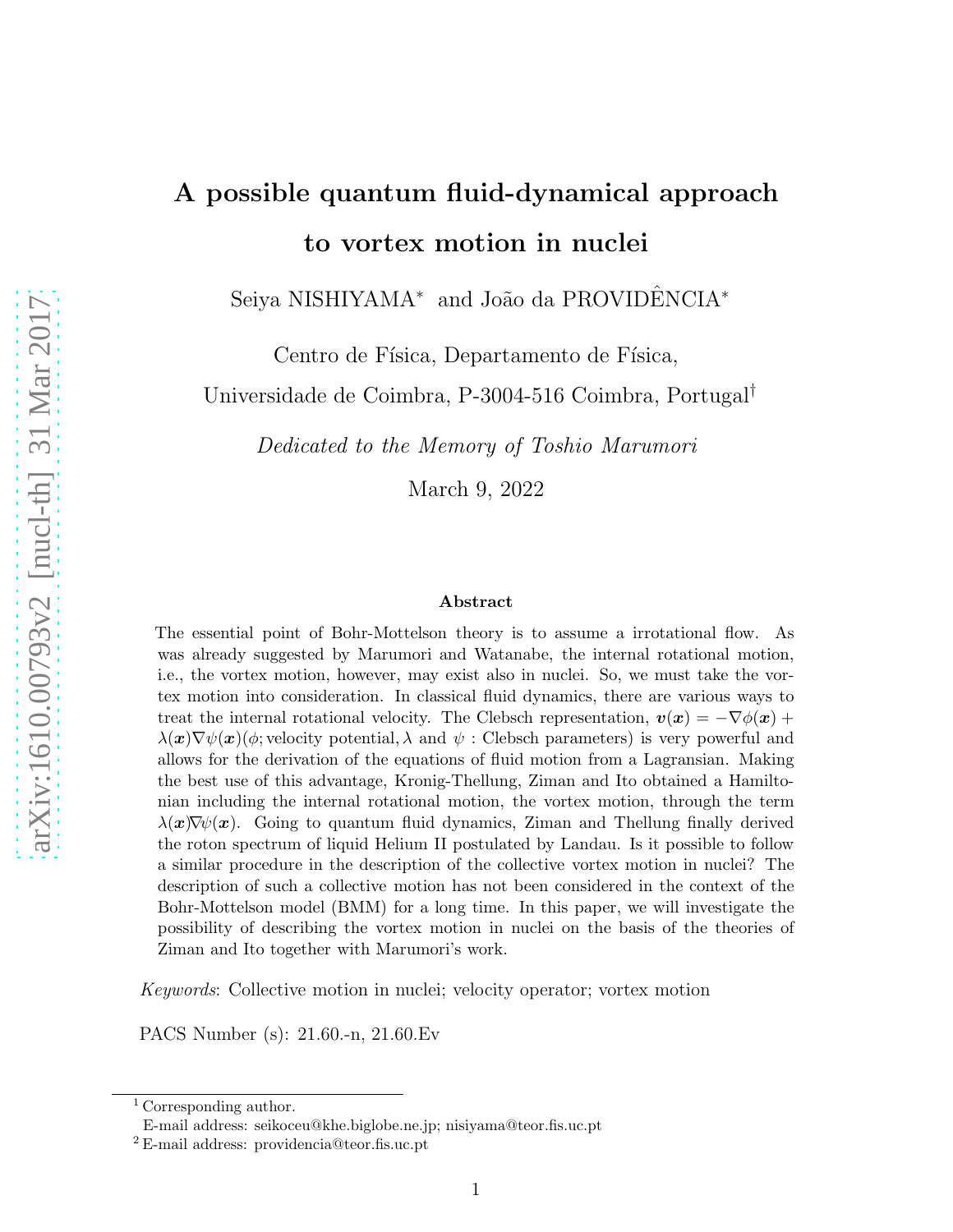### 1 Introduction

An exact treatment of collective variables in nuclei has been attempted  $[1, 2, 3]$ . In  $[1]$ and [2], Marumori first gave a foundation of the unified model of collective motion and the independent particle motion in nuclei. Applying Tomonaga's basic idea in his collective motion theory [4] to nuclei, with the aid of Sunakawa's integral equation method [5], one of the present authors (S.N.) developed the description of nuclear surface oscillations [6] and of two-dimensional nuclei [7]. These descriptions are considered to provide a possible microscopic foundation of nuclear collective motion derived from the Bohr-Mottelson model (BMM) [8, 9, 10]. In terms of collective variables, these descriptions were formulated within the first quantized language, in contrast with the second quantized approach in Sunakawa's method. Extending Tomonaga's idea, Miyazima-Tamura [11, 12] proposed a collective description of nuclear surface oscillation. An alternative attempt was proposed from a different viewpoint, the canonical transformation theory [13]. To approach elementary excitations in a one-dimensional Fermi system, Tomonaga brought a revolutionary idea to the collective motion theory [4]. The Sunakawa's method, which is applicable also to a Fermi system, may work well for such a problem. It has been considered in the exact canonical momenta approach to a neutron-proton system [14].

According to Bohr-Mottelson[15], a nucleus is considered to be a portion of nuclear matter resembling an incompressible classical fluid but having a sharp surface. Owing to the assumption of a small surface deformation, collective coordinates of the surface oscillations are described as  $R(\theta, \varphi) = R_0 \{1 + \sum_{\lambda \mu} \alpha_{\lambda \mu} Y_{\lambda \mu}(\theta, \varphi)\} (R_0 : \text{Nuclear equilibrium radius}).$  Expanding the collective coordinates around equilibrium,  $\alpha_{\lambda\mu}=0$ , the surface Hamiltonian is given as  $H = \sum_{\lambda\mu} \left\{ \frac{1}{2} \right\}$  $\frac{1}{2}B_{\lambda}|\dot{\alpha}_{\lambda\mu}|^2+\frac{1}{2}$  $\frac{1}{2}C_{\lambda}|\alpha_{\lambda\mu}|^2\bigg\{ \omega_{\lambda}=\sqrt{\frac{C_{\lambda}}{B_{\lambda}}}$  $B_{\lambda}$  which is a set of harmonic oscillators with frequencies  $\omega_{\lambda}$ . The parameters  $B_{\lambda}$  and  $C_{\lambda}$  represent the mass parameter associated with the collective flow and the nuclear deformability, respectively. The essential point of their theory is to assume an **irrotational** flow. Let us introduce a velocity potential  $\phi(\mathbf{x}, t)$ . The velocity field  $\mathbf{v}(\mathbf{x}, t) = -\nabla \phi(\mathbf{x}, t)$  plays a central role over the whole theory. The BMM, however, gives values of the moment of inertia smaller than the empirical values [16]. To resolve this, Marumori and Watanabe suggested to take into account not only the surface rotation caused by the irrotational flow but also another kind of rotation due to the individual particle motion [13, 3]. They called the latter rotation the internal rotational motion, i.e., a vortex motion. Such a motion may be expected to occur also in nuclei. So, it is necessary to take the vortex motion into consideration. In classical fluid dynamics, there are various ways to treat the velocity field  $v(x, t)$  in connection with the **internal rotational** motion. Especially, the Clebsch representation [17],  $\mathbf{v}(\mathbf{x}, t) = -\nabla \phi(\mathbf{x}, t) + \lambda(\mathbf{x}, t)\nabla \psi(\mathbf{x}, t)(\lambda, \psi)$ : Clebsch parameters) is a useful tool and allows for the derivation of the equations of fluid motion from a fluid Lagransian. Making maximum use this advantage, Kronig-Thellung [18], Ziman [19] and Ito [20] obtained a Hamiltonian including the internal rotational motion, the vortex motion, via  $\lambda(x, t) \nabla \psi(x, t)$  which introduces the vorticity,  $\text{rot} \mathbf{v}(x, t) = \nabla \lambda(x, t) \times \nabla \psi(x, t)$ . The moment of inertia may increase by a cooperation between **rotational** and **irrotational** motions. By quantization of fluid dynamics, Ziman and Thellung [21] finally derived the roton spectrum of liquid Helium II postulated by Landau [22]. Is it possible to apply this procedure to a description of collective vortex motion in nuclei? The description of such a collective motion has not been considered in the context of the BMM for a long time. In this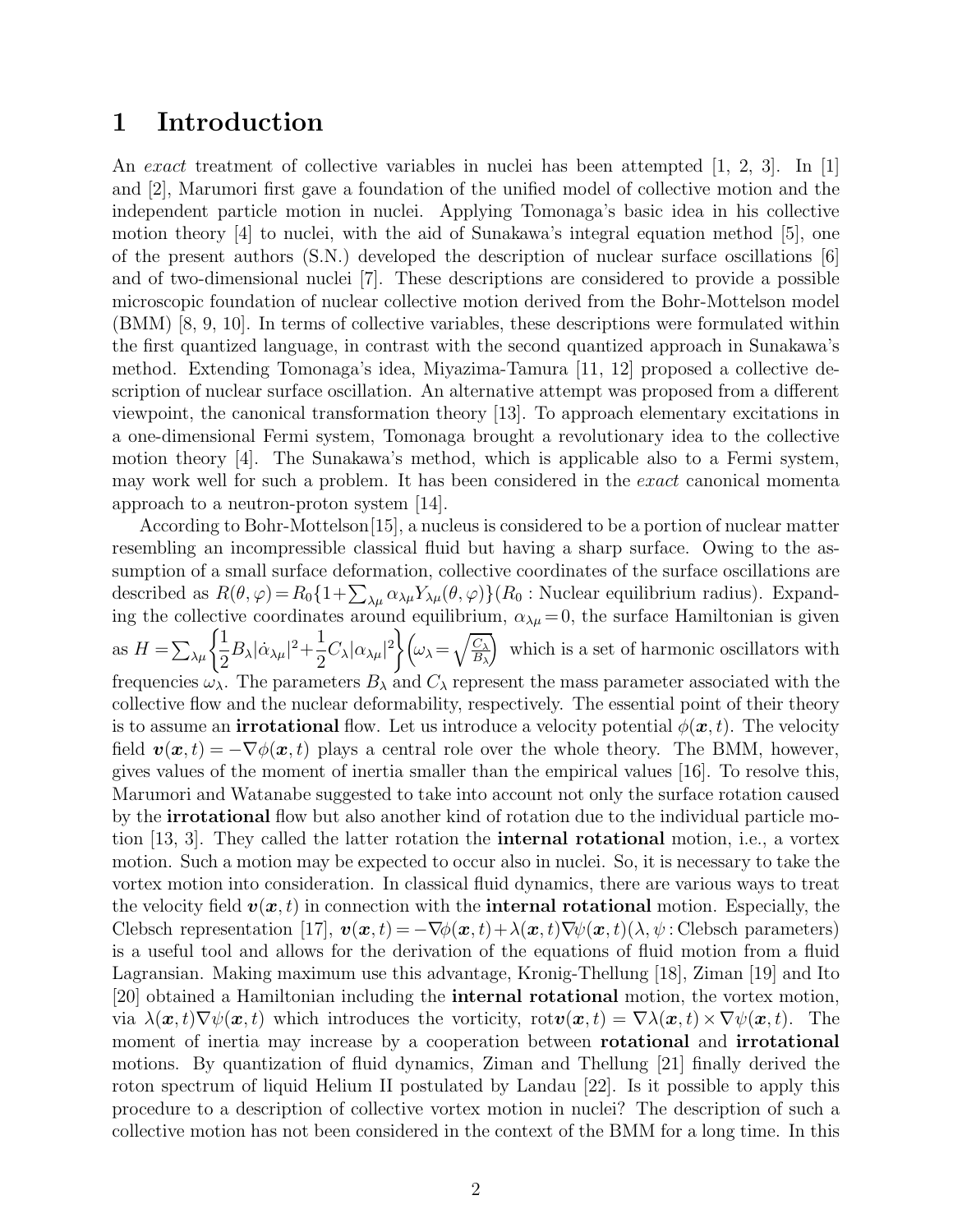paper, following Ziman, Ito and Marumori, we will investigate the possibility of describing the vortex motion in nuclei.

In Sec. 2 we give a brief recapitulation of classical fluid dynamics in terms of Clebsch variables. In Sec. 3 we show that a unitary transformtion of an A-particle Hamiltonian leads to particle and collective Hamiltonians. The collective Hamiltonian consists of irrotational and internal rotational motions and their interactions. Section 4 is devoted to Ziman transformtion and to derive the roton Hamiltonian. Section 5 is devoted to determination of Clebsch parameters through a one-form gauge potential. Finally in Sec. 6 some discussions and further outlook are given.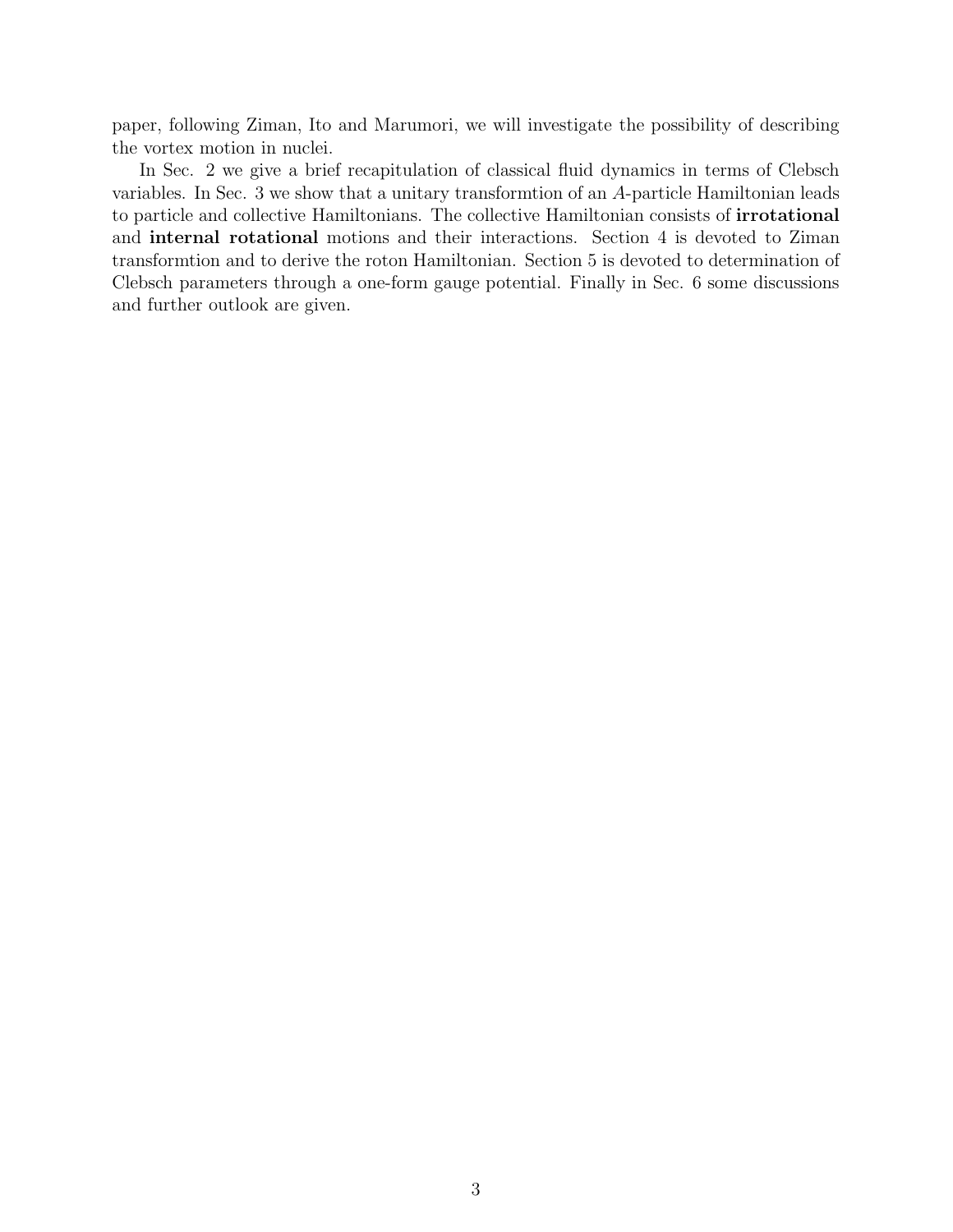## 2 Recapitulation of classical fluid dynamics in terms of Clebsch representation

For a velocity field  $\mathbf{v}(\mathbf{x}, t)$  with a vortex component, the Clebsch term  $\lambda(\mathbf{x}, t) \nabla \psi(\mathbf{x}, t)$  is useful to derive the equation of fluid motion from a Hamilton formalism [23, 24, 17]. Such a representation is very effective for passing from classical fluid dynamics to quantum fluid dynamics. The Clebsch representation is given by

$$
\boldsymbol{v}(\boldsymbol{x},t) = -\nabla\phi(\boldsymbol{x},t) + \lambda(\boldsymbol{x},t)\nabla\psi(\boldsymbol{x},t). \tag{2.1}
$$

Then the vorticity  $w(x, t)$  becomes

$$
\mathbf{w}(\mathbf{x},t) = \mathrm{rot}\mathbf{v}(\mathbf{x},t) = \nabla\lambda(\mathbf{x},t) \times \nabla\psi(\mathbf{x},t),\tag{2.2}
$$

which generally does not vanish. For simplicity, we denote  $v(x, t)$  etc. simply as v etc. In the Clebsch transformation (2.1), it is possible to choose  $\lambda$  and  $\psi$  so that the surfaces  $\lambda = const.$  and  $\psi = const.$  [23] move with the fluid, i.e.,

$$
\frac{D\lambda}{Dt} = \dot{\lambda} + \mathbf{v} \cdot \nabla \lambda = 0, \quad \frac{D\psi}{Dt} = \dot{\psi} + \mathbf{v} \cdot \nabla \psi = 0,
$$
\n(2.3)

where  $\frac{D}{Dt}$  is the substantial derivative [25, 24]. Let us start from the Euler equation of fluid dynamics,

$$
\int \rho \frac{Dv}{Dt} d\tau = \int (\rho \mathbf{F}(\mathbf{x}) - \nabla p) d\tau \to \frac{Dv}{Dt} = \mathbf{F} - \frac{1}{\rho} \nabla p, \quad \left( \mathbf{F} = -\nabla U \text{ and } \nabla P = \frac{1}{\rho} \nabla p \right). \tag{2.4}
$$

where  $\rho$  and p are the density and the pressure of the fluid and  $\bf{F}$  is the external force. The Lagrange differentiation (substantial derivative) for the velocity,  $D\bm{v}$  $\frac{1}{Dt}$ , is computed as

$$
\dot{\boldsymbol{v}} + (\boldsymbol{v} \cdot \nabla) \boldsymbol{v} = \frac{1}{2} \nabla \boldsymbol{v}^2 + \dot{\boldsymbol{v}} - \boldsymbol{v} \times \text{rot} \boldsymbol{v} = -\nabla (P + U) \,, \quad \left( P = \int_{p_0}^p \frac{1}{\rho(p)} dp \right), \tag{2.5}
$$

Assuming  $\mathbf{F} = 0$ , with the aid of the vorticity relation (2.2) and the the substantial derivatives for  $\lambda$  and  $\psi$ , (2.3), the sum of the second and third terms in the L.H.S. (2.5) is calculated as

$$
\begin{split} \dot{\mathbf{v}} - \mathbf{v} \times \text{rot} \mathbf{v} &= -\nabla \dot{\phi} + \dot{\lambda} \nabla \psi + \lambda \nabla \dot{\psi} - \mathbf{v} \times (\nabla \lambda \times \nabla \psi) = -\nabla \dot{\phi} + (\dot{\lambda} + \mathbf{v} \cdot \nabla \lambda) \nabla \lambda + \nabla (\lambda \dot{\psi}) \\ &= -\nabla (\dot{\phi} - \lambda \dot{\psi}), \end{split} \tag{2.6}
$$

from which and (2.4), if  $U=0$ , we have  $\dot{\phi}-\lambda\dot{\psi}=\frac{1}{2}$  $\frac{1}{2}v^2 + P$ . Let us define a Lagrangian density

$$
\mathcal{L} = \rho \left( \dot{\phi} - \lambda \dot{\psi} - \frac{1}{2} \mathbf{v}^2 \right) - E_{pot}(\rho), \ E_{pot}(\rho) \equiv \rho \int_{\rho_0}^{\rho} \frac{p - p_0}{\rho^2} d\rho. \tag{2.7}
$$

The conjugate momentum to  $\phi$  and  $\psi$  are expressed as  $\pi_{\phi} = \frac{\partial \mathcal{L}}{\partial \dot{\phi}}$  $\frac{\partial \mathcal{L}}{\partial \dot{\phi}} = \rho \text{ and } \pi_{\psi} = \frac{\partial \mathcal{L}}{\partial \dot{\psi}}$  $rac{\partial \mathcal{L}}{\partial \dot{\psi}} = -\rho \lambda.$ Then the Hamiltonian density is given as

$$
\mathcal{H} = \pi_{\phi}\dot{\phi} + \pi_{\psi}\dot{\psi} - \mathcal{L} = \frac{1}{2}\rho \left( -\nabla\phi - \frac{\pi_{\psi}}{\rho}\nabla\psi \right)^{2} + E_{pot}(\rho). \tag{2.8}
$$

Thus we have the canonical equations of motion  $\rho =$  –  $\frac{\delta {\cal H}}{\delta \phi},\,\,\dot{\phi}\!=\!\frac{\delta {\cal H}}{\delta \rho},\,\,\dot{\psi}\!=\!\frac{\delta {\cal H}}{\delta \pi_{\psi}}$  $\frac{\partial \mathcal{L}}{\partial \pi_{\psi}}$  and  $\dot{\pi}_{\psi}$  = - $\frac{\delta \mathcal{H}}{\delta \mathcal{L}}$  $rac{\delta \mathcal{W}}{\delta \psi}$ .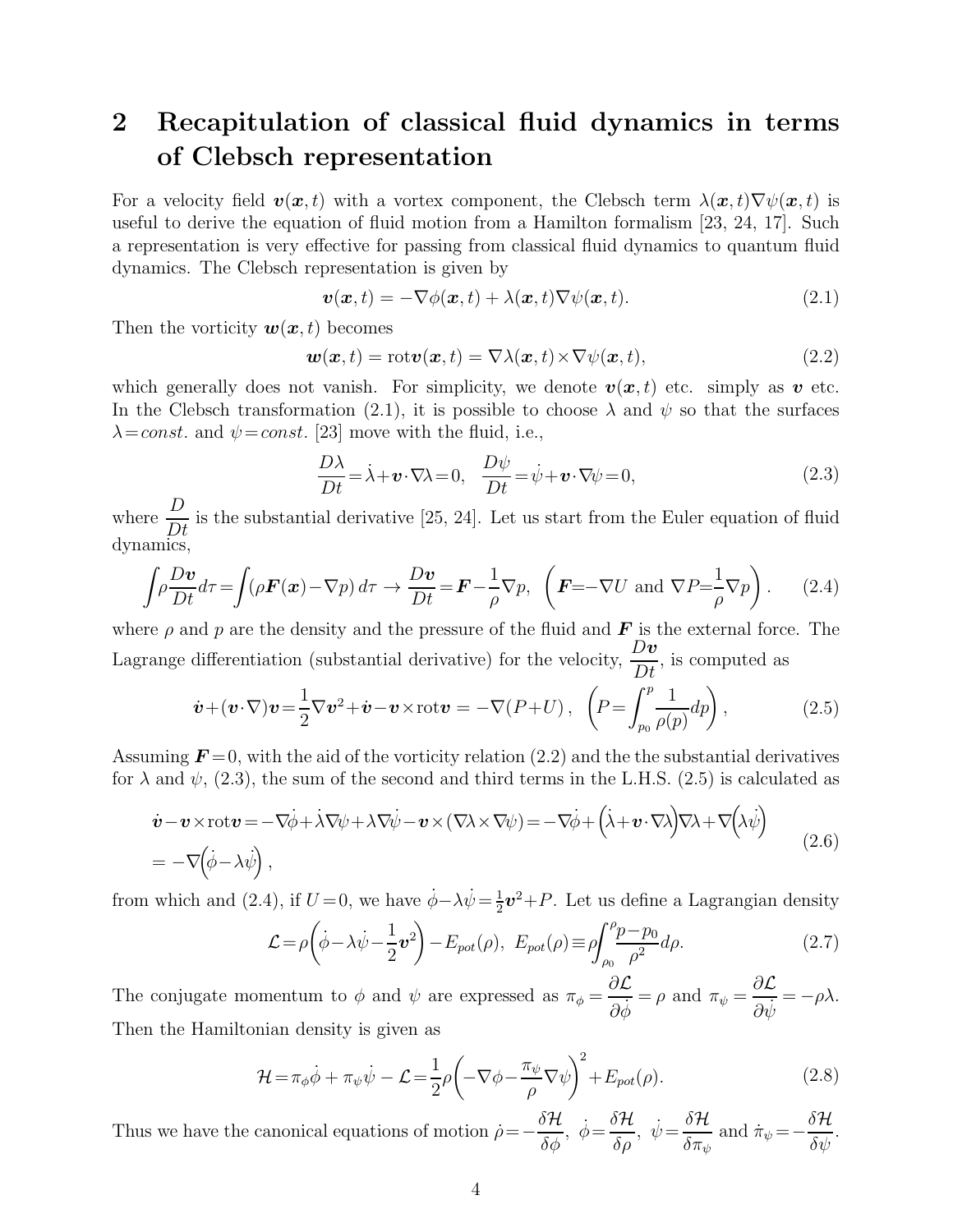From the first equation we can derive the continuity equation of the fluid as follows:

$$
\dot{\rho} = \sum_{k} \frac{\partial}{\partial x_{k}} \left( \frac{\partial \mathcal{H}}{\partial \partial_{k} \phi} \right) = \sum_{k} \frac{\partial}{\partial x_{k}} (-\rho v_{k}) = -\text{div}(\rho \boldsymbol{v}), (x_{k} = x, y, z, \ \partial_{k} \phi = \frac{\partial \phi}{\partial x_{k}}, k = 1, 2, 3). \tag{2.9}
$$

The second, third and forth lead to Eq. (2.3). Further the second also gives  $\dot{\phi}-\lambda\dot{\psi}=\frac{1}{2}$  $rac{1}{2}v^2 + P$ . In the following Sections, the classical scalar fields  $\phi(\mathbf{x}, t)$ ,  $\lambda(\mathbf{x}, t)$  and  $\psi(\mathbf{x}, t)$  are treated as the corresponding quantal field operators of the quantized fluid and then the vector field  $v(x, t)$  becomes the quantal velocity operator.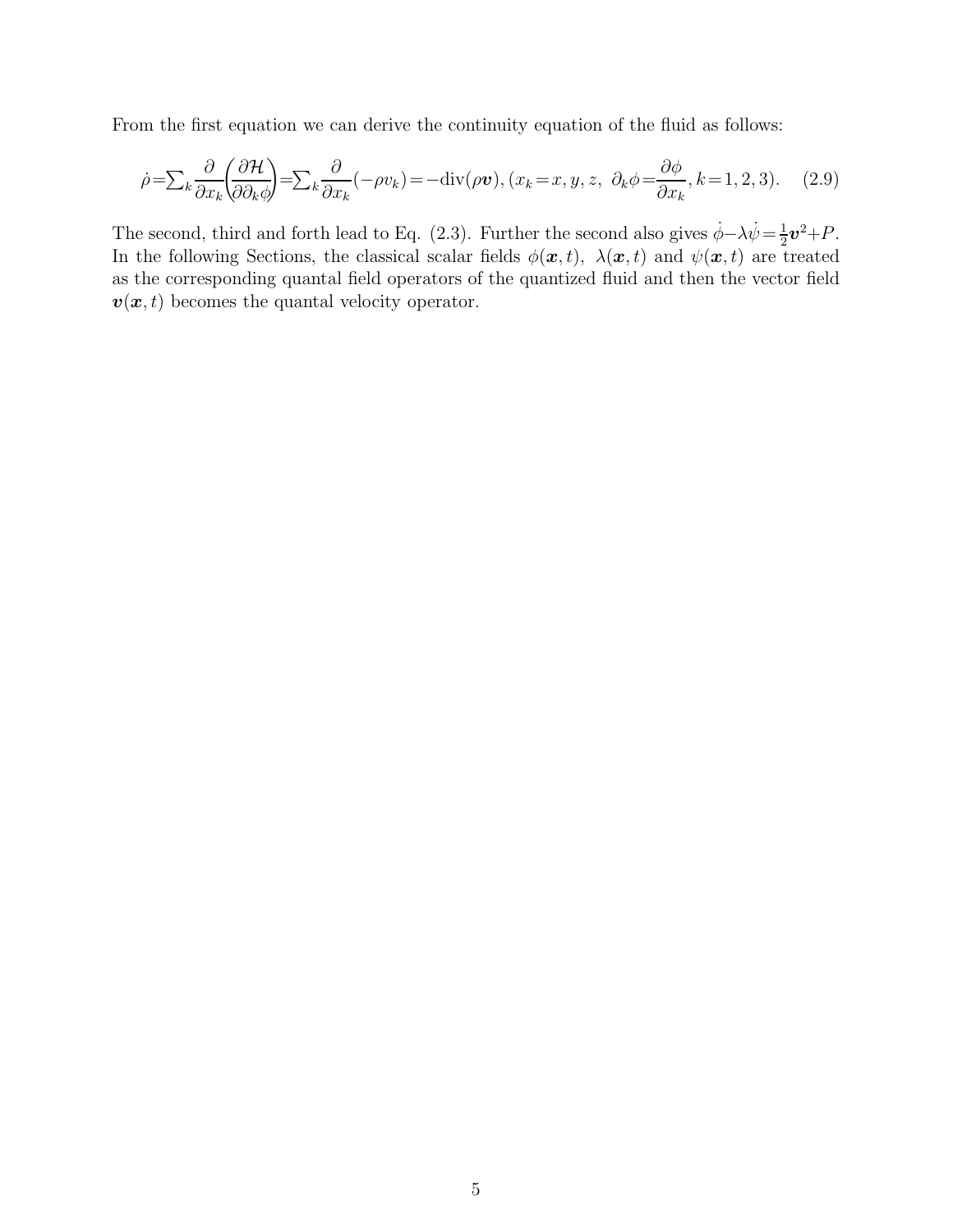### 3 Unitary transformation of an A-particle Hamiltonian

In an A-particle system with variables  $(x_n, p_n)$ , the Hamiltonian is given by

$$
H = \frac{1}{2} \sum_{n=1}^{A} \frac{\boldsymbol{p}_n^2}{2m} + V(\boldsymbol{x}_1, \boldsymbol{x}_2, \cdots, \boldsymbol{x}_A), \ (V: \text{Interaction potential}). \tag{3.1}
$$

For convenience, from now on we omit the time argument. So, here, we write  $\rho$  etc. as  $\rho(\boldsymbol{x})$ etc. We introduce a unitary operator (UOp) defined as the exponential of a symmetrized form of operators,

$$
U=\exp\left[-\frac{i}{\hbar}\int\{(\rho(\boldsymbol{x})\cdot\phi(\boldsymbol{x})+\text{sym.})-(\rho(\boldsymbol{x})\lambda(\boldsymbol{x})\cdot\psi(\boldsymbol{x})+\text{sym.})\}d\boldsymbol{x}\right],\rho(\boldsymbol{x})=m\sum_{n=1}^{A}\delta(\boldsymbol{x}-\boldsymbol{x}_{n}),\tag{3.2}
$$

which is an extension of UOp in Ref. [2] to the UOp with the Clebsch variables. By the symbol sym. we mean that a term of the form  $Y \cdot X$  is to be added to the operator product X · Y. The canonically conjugate variables  $\rho(x)$  and  $\phi(x)$  are the density and the velocity potentials of the quantized fluid which obey the canonical equations of motion of the quantized fluid and satisfy the commutation relation  $[\rho(\bm{x}), \phi(\bm{x}')] = i\hbar \delta(\bm{x} - \bm{x}')$ . The operators  $\rho(x)\lambda(x)$  and  $\psi(x)$  satisfy a commutation relation of the same form as the above one. As the operator  $p_n$  is given by  $p_n = \frac{\hbar}{i}$ i  $\frac{\partial}{\partial \bm{x}_n}$ , we have the unitary transformations of  $\bm{p}_n$  and  $\frac{\bm{p}_n^2}{2m}$  as

$$
\begin{cases}\nU\mathbf{p}_{n}U^{-1} = \mathbf{p}_{n} + \left[U, \frac{\hbar}{i} \frac{\partial}{\partial \mathbf{x}_{n}}\right]U^{-1} = \mathbf{p}_{n} - \frac{\hbar}{i} \frac{\partial U}{\partial \mathbf{x}_{n}}U^{-1}, \\
U\frac{\mathbf{p}_{n}^{2}}{2m}U^{-1} = \frac{\mathbf{p}_{n}^{2}}{2m} + \left[U, \frac{1}{2m}\mathbf{p}_{n}^{2}\right]U^{-1} = \frac{\mathbf{p}_{n}^{2}}{2m} + \frac{1}{2m} \frac{\hbar}{i} \left\{\mathbf{p}_{n} \frac{\partial U}{\partial \mathbf{x}_{n}} + \frac{\partial U}{\partial \mathbf{x}_{n}} \mathbf{p}_{n}\right\}U^{-1}.\n\end{cases} (3.3)
$$

Owing to  $\frac{\partial}{\partial x_n}\delta(x-x_n)=-\frac{\partial}{\partial x}\delta(x-x_n)=\delta(x-x_n)\frac{\partial}{\partial x}$ , we get the gradient formula for U as

$$
\frac{\partial U}{\partial x_n} = -\frac{i}{\hbar} \left[ \frac{\partial}{\partial x_n} \int \left\{ \left( m \sum_{n'=1}^A \delta(\mathbf{x} - \mathbf{x}_n) \cdot \phi(\mathbf{x}) + \text{sym.} \right) - \left( m \sum_{n'=1}^A \delta(\mathbf{x} - \mathbf{x}_n) \lambda(\mathbf{x}) \cdot \psi(\mathbf{x}) + \text{sym.} \right) \right\} d\mathbf{x} \right] U
$$
\n
$$
= \left[ -\frac{i}{\hbar} \int \left\{ \left( m \delta(\mathbf{x} - \mathbf{x}_n) \cdot \frac{\partial}{\partial \mathbf{x}} \phi(\mathbf{x}) + \text{sym.} \right) - \left( m \delta(\mathbf{x} - \mathbf{x}_n) \lambda(\mathbf{x}) \cdot \frac{\partial}{\partial \mathbf{x}} \psi(\mathbf{x}) + \text{sym.} \right) \right\} d\mathbf{x} \right] U.
$$
\n(3.4)

Note that the gradient operator acts onto only canonical conjugate variables  $\phi$  and  $\psi$  of  $ρ$  and  $-ρλ$ , respectively. Namely, we here adopt a special technical operator-action rule. Then, the first and second Eqs. of (3.3) read

$$
Up_nU^{-1} = \mathbf{p}_n + \int \{ (m\delta(\mathbf{x} - \mathbf{x}_n) \cdot \nabla \phi(\mathbf{x}) + \text{sym.}) - (\lambda(\mathbf{x})m\delta(\mathbf{x} - \mathbf{x}_n) \cdot \nabla \psi(\mathbf{x}) + \text{sym.}) \} d\mathbf{x},
$$
  
\n
$$
\sum_{n=1}^A U \frac{\mathbf{p}_n^2}{2m} U^{-1} = \sum_{n=1}^A \frac{\mathbf{p}_n^2}{2m} + \frac{1}{2} \sum_{n=1}^A \int \left[ \{ (\mathbf{p}_n \delta(\mathbf{x} - \mathbf{x}_n) + \delta(\mathbf{x} - \mathbf{x}_n) \mathbf{p}_n \} \cdot \nabla \phi(\mathbf{x}) + \text{sym.}) - (\lambda(\mathbf{x}) \{ \mathbf{p}_n \delta(\mathbf{x} - \mathbf{x}_n) + \delta(\mathbf{x} - \mathbf{x}_n) \mathbf{p}_n \} \cdot \nabla \psi(\mathbf{x}) + \text{sym.}) \right] d\mathbf{x} + \frac{1}{2} \int \nabla \phi(\mathbf{x}) \cdot \rho(\mathbf{x}) \nabla \phi(\mathbf{x}) d\mathbf{x} - \frac{1}{2} \int \{ \lambda(\mathbf{x}) \nabla \psi(\mathbf{x}) \cdot \rho(\mathbf{x}) \nabla \phi(\mathbf{x}) + \nabla \phi(\mathbf{x}) \cdot \rho(\mathbf{x}) \lambda(\mathbf{x}) \nabla \psi(\mathbf{x}) \cdot \rho(\mathbf{x}) \lambda(\mathbf{x}) \nabla \psi(\mathbf{x}) \cdot \rho(\mathbf{x}) \lambda(\mathbf{x}) \nabla \psi(\mathbf{x}) \} d\mathbf{x}.
$$
\n(3.5)

Finally, it turns out that the original Hamiltonian is transformed to a new Hamiltonian  $\widetilde{H} (= U H U^{-1}) = \widetilde{H}_0 +$ Z  $\widetilde{H}_{int.} d\bm{x} + \widetilde{H}_{field}$  where  $\widetilde{H}_{0} = \sum_{n=1}^{A}$  $\boldsymbol{p}_n^2$ n  $\frac{\boldsymbol{P}_n}{2m}$  +V  $(\boldsymbol{x}_1, \cdots, \boldsymbol{x}_A)$  and  $H_{int.}$  is given by  $\widetilde{H}_{int} = \frac{1}{2}$ 2  $\sum_{n=1}^{A} [\{p_n \delta(\mathbf{x}-\mathbf{x}_n)+\delta(\mathbf{x}-\mathbf{x}_n)\mathbf{p}_n\}\cdot\nabla \phi(\mathbf{x}) - \lambda(\mathbf{x})\{p_n \delta(\mathbf{x}-\mathbf{x}_n)+\delta(\mathbf{x}-\mathbf{x}_n)\mathbf{p}_n\}\cdot\nabla \psi(\mathbf{x}) + \text{sym.}].(3.6)$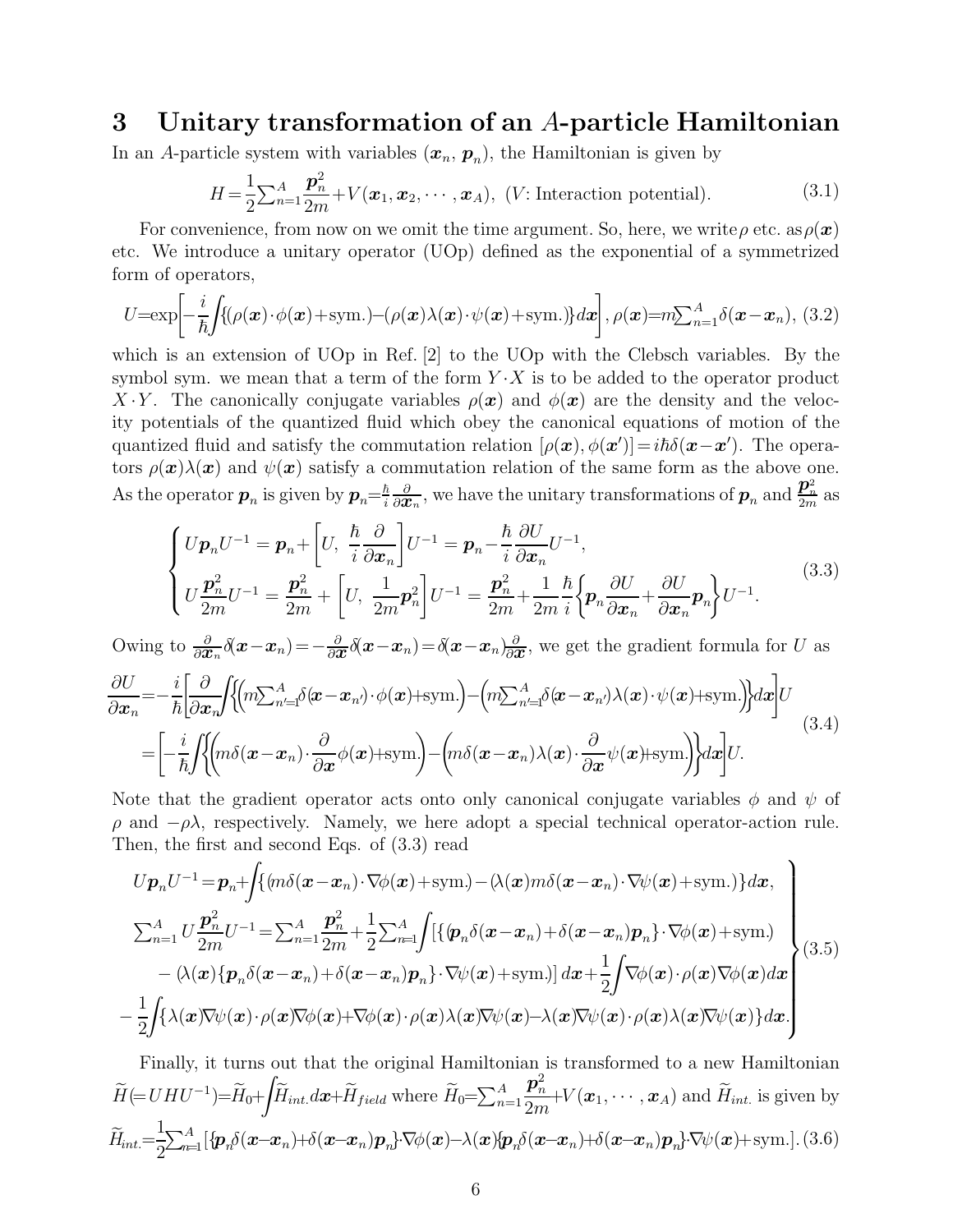The Hamiltonian  $H_{field}$  is written as  $\int (\mathcal{H}_{phon.} + \mathcal{H}_{rot.} + \mathcal{H}_{int.})d\mathbf{x}$  in which each Hamiltonian  $\mathcal{H}$ is expressed as

$$
\mathcal{H}_{phon.} = \frac{1}{2} \nabla \phi(\mathbf{x}) \cdot \rho(\mathbf{x}) \nabla \phi(\mathbf{x}), \quad \mathcal{H}_{rot.} = \frac{1}{2} \lambda(\mathbf{x}) \nabla \psi(\mathbf{x}) \cdot \rho(\mathbf{x}) \lambda(\mathbf{x}) \nabla \psi(\mathbf{x}),
$$
\n
$$
\mathcal{H}_{int.} = -\frac{1}{2} \{ \nabla \psi(\mathbf{x}) \cdot \rho(\mathbf{x}) \nabla \phi(\mathbf{x}) + \nabla \phi(\mathbf{x}) \cdot \rho(\mathbf{x}) \lambda(\mathbf{x}) \nabla \psi(\mathbf{x}) \}.
$$
\n(3.7)

In the Hamiltonian for the quantized fluid, the first and the second Hamiltonians in (3.7) contribute to the occurrence of the *phonon* and *roton* spectra, respectively. The last one gives their interaction. They are coincident with the classical fluid Hamiltonian (2.8) in the classical limit.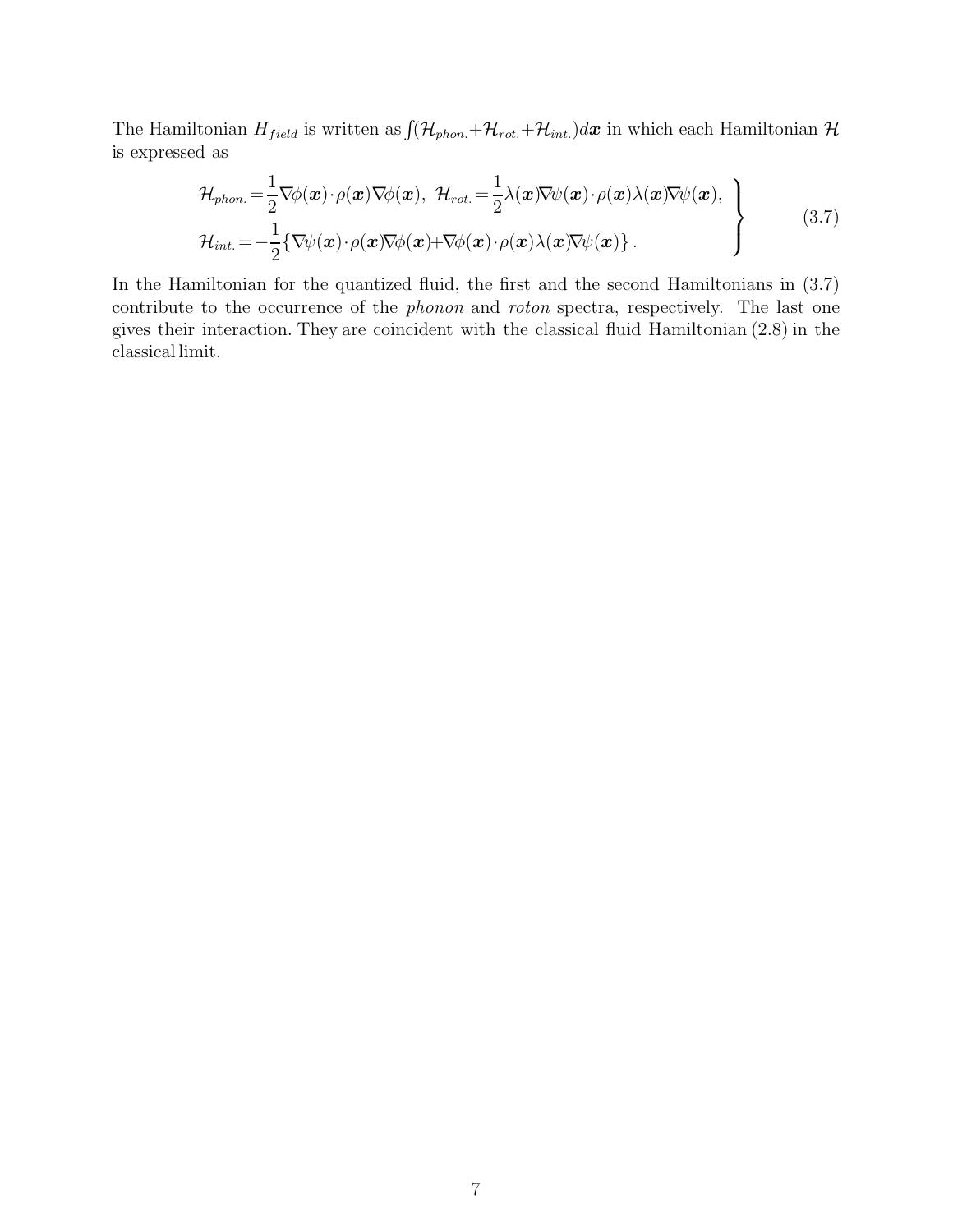### 4 Ziman transformation and roton Hamiltonian

To go from classical fluid dynamics to quantum fluid dynamics, Ziman introduced variables  $\psi_1$  and  $\psi_2$ ,  $\psi =$  $\psi_1$  $\frac{\varphi_1}{\psi_2}, \pi_\psi = -\rho\lambda = \psi_2^2$ 2 and field operators  $\Psi = \frac{1}{\sqrt{2\hbar}}$  $(\psi_1 + i\psi_2)$  and  $\Psi^* = \frac{1}{6}$  $\frac{1}{\sqrt{2\hbar}}(\psi_1 - i\psi_2)$ [19]. Introducing these relations into (2.1) the fluid velocity  $\boldsymbol{v}$  is expressed as

$$
\mathbf{v} = -\nabla\phi - \frac{1}{2\rho}(\psi_1 \nabla \psi_2 - \psi_2 \nabla \psi_1) = -\nabla\phi + \frac{i\hbar}{2\rho}(\Psi^* \nabla\Psi - \Psi \nabla\Psi^*),
$$
(4.1)

Similarly, the Hamiltonian  $\mathcal{H}_{rot.}$  in (3.7) is expressed as

$$
\mathcal{H}_{rot} = \frac{\hbar^2}{8\rho} \{ (\Psi^* \nabla \Psi \cdot \Psi \nabla \Psi^* + \Psi \nabla \Psi^* \cdot \Psi^* \nabla \Psi) - (\Psi^{*2} \nabla \Psi \cdot \nabla \Psi + \Psi^2 \nabla \Psi^* \cdot \nabla \Psi^* ) \} \equiv \mathcal{H}_{rot} + \mathcal{H}_{rot} \Pi. (4.2)
$$

For the incompressible fluid, due to the continuity equation of the fluid, we have the condition

$$
\text{div}\mathbf{v} = -\nabla^2 \phi + \frac{i\hbar}{2\rho_0} \left( \Psi^* \nabla^2 \Psi - \Psi \nabla^2 \Psi^* \right) = 0, \, (\rho_0 : \text{equilibrium density}).\tag{4.3}
$$

In the BMM, the collective flow in nuclei is assumed to be **irrotaional**. Namely, the velocity potential satisfies  $\nabla^2 \phi = 0$  which, using (4.3), is ensured by requiring  $\nabla^2 \Psi = \nabla^2 \Psi^* = 0$ . Then the  $\Psi$  and  $\Psi^*$  can be expanded in term of spherical harmonics as follows:

$$
\Psi(\boldsymbol{x}) = \sum_{\lambda\mu} b_{\lambda\mu} \left(\frac{r}{R_0}\right)^{\lambda} Y_{\lambda\mu}(\theta,\varphi), \quad \Psi^*(\boldsymbol{x}) = \sum_{\lambda\mu} b_{\lambda\mu}^* \left(\frac{r}{R_0}\right)^{\lambda} Y_{\lambda\mu}^*(\theta,\varphi),\tag{4.4}
$$

where  $b_{\lambda\mu}$  and  $b_{\lambda\mu}^*$  are regarded as boson annihilation and creation operators satisfying  $[b_{\lambda\mu},b^*_{\lambda'\mu'}]=\delta_{\lambda\lambda'}\delta_{\mu\mu'},[b_{\lambda\mu},b_{\lambda'\mu'}]=[b^*_{\lambda\mu},b^*_{\lambda'\mu'}]=0$ . Canonical commutation relations between  $\Psi$  and  $\Psi^*$  are also assumed, i.e.,  $[\Psi(\boldsymbol{x}), \Psi^*(\boldsymbol{x}')] = \delta(\boldsymbol{x}-\boldsymbol{x}'), [\Psi(\boldsymbol{x}), \Psi(\boldsymbol{x}')] = 0$  and  $[\Psi^*(\boldsymbol{x}), \Psi^*(\boldsymbol{x}')] = 0$ . The corresponding Poisson brackets in fluid dynamics were discussed in detail by Zakharov-Kuznetsov [26]. The operators  $b_{\lambda\mu}$  and  $b_{\lambda\mu}^*$  are the roton operators proposed by Landau [22]. Ziman obtainted the roton Hamiltonian in terms of them and derived a roton spectrum of liquid Helium. Ito also found the roton Hamiltonian by a different approach. Adopting a vector potential **A** satisfying the Poisson equation  $\nabla^2 \mathbf{A} = -\mathbf{w}$  for the vorticity w, A is represented as  $A = \frac{1}{4}$  $4π$  $-\left(\frac{w(x)}{w(x)}dx'$  [20]. There exists an invariant integral  $|x-x'|$  $I, I =$ Z  $\boldsymbol{v}\!\cdot\!\boldsymbol{w}d\boldsymbol{x}\!\!=\!\!\frac{1}{4\pi^2}$  $4π$  $\int\int\int (x-x')\cdot [w(x)\!\times\!w(x')]$  $\frac{|u(x) \wedge u(x)|}{|x-x'|^3} dxdx'$ , expressed in terms of circulations on vortex curves  $C_i$  and  $C_j$  with strengths  $\kappa_i$  and  $\kappa_j$ . The integral I may be rewritten as  $I = \sum_{i,j} \alpha_{i,j} \kappa_i \kappa_j, \ \alpha_{i,j} \equiv \frac{1}{4\pi}$  $4\pi$ i<br>I  $C_i$  $C_j$  $(\boldsymbol{x} - \boldsymbol{x}')\!\cdot\! [d \boldsymbol{l}_i \!\times\! d \boldsymbol{l}_j]$  $\frac{z}{|x-x'|^3}$  ( $\alpha_{i,j}$ : winding number) [27, 28, 29].

First we consider the angular momentum of an A-particle system. The total angular momentum of the system is the sum of individual particle angular momenta. Then we have

$$
J \equiv \sum_{n=1}^{A} j_n = \sum_{n=1}^{A} \boldsymbol{x}_n \times \boldsymbol{p}_n = \sum_{n=1}^{A} \frac{\hbar}{i} \boldsymbol{x}_n \times \nabla_n
$$
\n(4.5)

By a unitary transformation of J, a new total angular momentum  $\widetilde{J}$ (=UJU<sup>-1</sup>) is changed to

$$
\widetilde{J} = \sum_{n=1}^{A} U j_n U^{-1} = \sum_{n=1}^{A} \{j_n + [U, j_n] U^{-1}\} = \sum_{n=1}^{A} \{j_n - \frac{\hbar}{i} x_n \times (\nabla_n U) U^{-1}\}.
$$
\n(4.6)

Here,  $\nabla_n U$  is given by (3.4). Define  $\boldsymbol{L}$  as  $\boldsymbol{L} \equiv$  $\frac{\partial}{\partial x}$   $\mathbf{x} \times \nabla$ . Thus, we get  $\int i$ 

$$
\widetilde{J} = J + \int \frac{i}{\hbar} \{ \rho(\mathbf{x}) \mathbf{L} \phi(\mathbf{x}) - \rho(\mathbf{x}) \lambda(\mathbf{x}) \mathbf{L} \psi(\mathbf{x}) \} d\mathbf{x},\tag{4.7}
$$

which consists of the previous operator  $J$  and of the contribution to the angular momentum arising from the irrotational and rotational flows. Thus we can find the angular momen- $\tan J$  due to the **rotational** flow,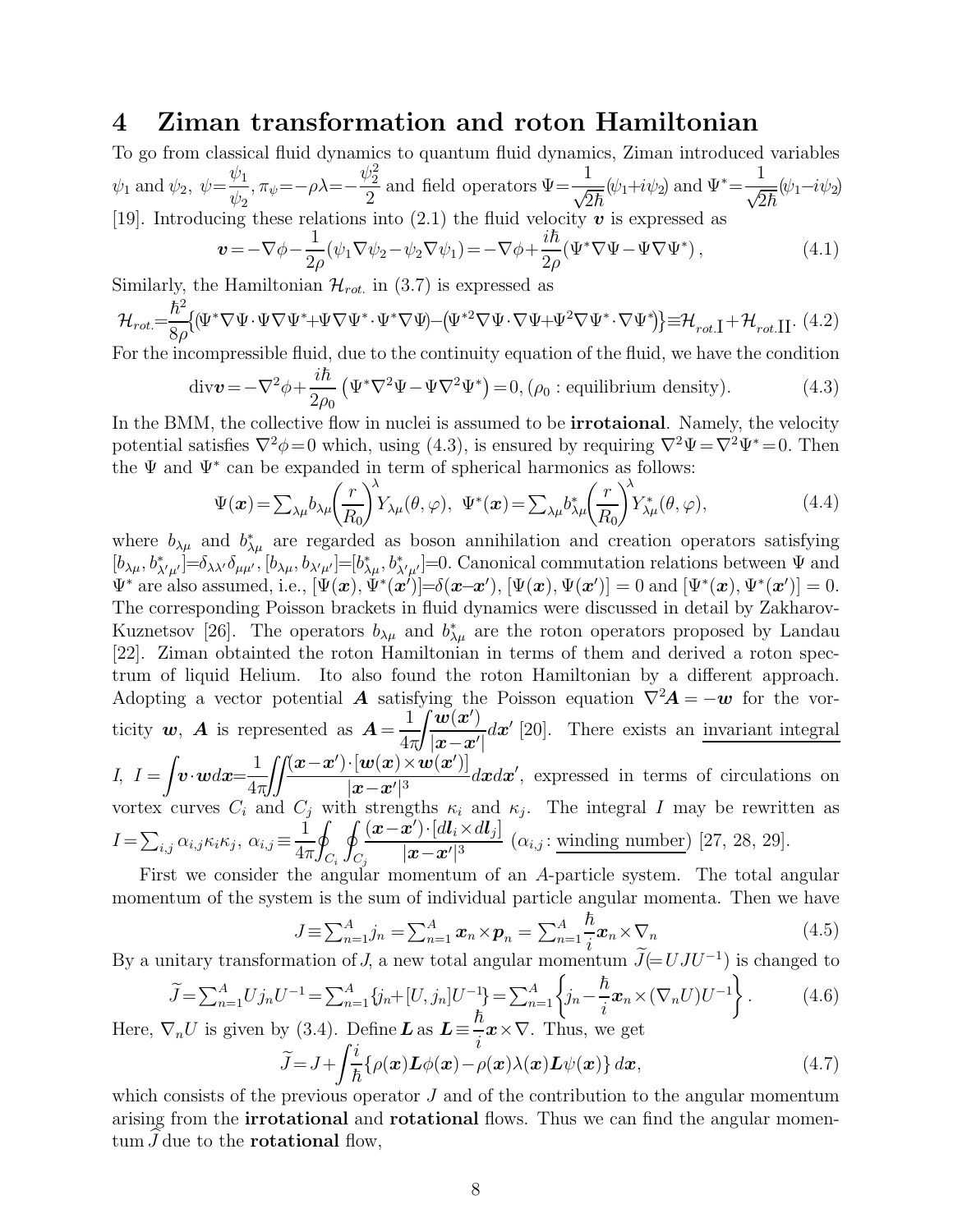$$
\widehat{J} = -\frac{i}{\hbar} \rho \lambda \mathbf{L} \psi = \frac{i}{\hbar} \pi_{\psi} \mathbf{L} \psi = \frac{1}{2} \left( \Psi \mathbf{L} \Psi^* - \Psi^* \mathbf{L} \Psi \right), \quad \widehat{J}_k \equiv \frac{1}{2} \left( \Psi L_k \Psi^* - \Psi^* L_k \Psi \right). \tag{4.8}
$$

The spherical tensor representation of  $L_k(k=\pm, 0)$  is given as  $L_{\pm 1} = \pm \frac{1}{\sqrt{k}}$  $\frac{1}{\sqrt{2}}(L_x \pm L_y), L_0 = L_z.$ Using the Clebsch-Gordan coefficient  $\langle l_1m_1l_2m_2|l_3m_3\rangle$ ,  $\Psi L_k\Psi^*$  and  $\Psi^*\dot L_k\Psi$  are calculated as

$$
\Psi L_{k} \Psi^{*} = \sum_{\lambda' \mu'} b_{\lambda' \mu'} \left(\frac{r}{R_{0}}\right)^{\lambda'} Y_{\lambda' \mu'} \sum_{\lambda \mu} b_{\lambda \mu}^{*} \left(\frac{r}{R_{0}}\right)^{\lambda} L_{k} Y_{\lambda \mu}^{*}
$$
\n
$$
= \sum_{\lambda' \mu'} \sum_{\lambda \mu} b_{\lambda' \mu'} b_{\lambda \mu}^{*} \left(\frac{r}{R_{0}}\right)^{\lambda + \lambda'} Y_{\lambda' \mu'} (-1)^{\mu} L_{k} Y_{\lambda - \mu}
$$
\n
$$
= \sum_{\lambda' \mu'} \sum_{\lambda \mu} b_{\lambda' \mu'} b_{\lambda \mu}^{*} \left(\frac{r}{R_{0}}\right)^{\lambda + \lambda'} (-1)^{\mu + k} \sqrt{\lambda(\lambda + 1)} \langle \lambda k - \mu 1 - k | \lambda - \mu \rangle Y_{\lambda' \mu'} Y_{\lambda k - \mu} \quad (4.9)
$$
\n
$$
= \sum_{\lambda' \mu'} \sum_{\lambda \mu} b_{\lambda' \mu'} b_{\lambda \mu}^{*} (-1)^{\mu + k} \left(\frac{r}{R_{0}}\right)^{\lambda + \lambda'} \sqrt{\lambda(\lambda + 1)} \langle \lambda k - \mu 1 - k | \lambda - \mu \rangle
$$
\n
$$
\times \left[ \sum_{LM} \sqrt{\frac{(2\lambda + 1)(2\lambda' + 1)}{4\pi(2L + 1)}} \langle \lambda k - \mu \lambda' \mu' | LM \rangle \langle \lambda 0 \lambda' 0 | L 0 \rangle Y_{LM} \right]_{M = k - \mu + \mu'}
$$
\n
$$
\Psi^{*} L_{k} \Psi = \sum_{\lambda' \mu'} \sum_{\lambda \mu} b_{\lambda' \mu}^{*} b_{\lambda \mu} \left(\frac{r}{R_{0}}\right)^{\lambda + \lambda'} (-1)^{k + \mu'} \sqrt{\lambda(\lambda + 1)} \langle \lambda \mu + k \cdot 1 - k | \lambda \mu \rangle
$$
\n
$$
\times \left[ \sum_{LM} \sqrt{\frac{(2\lambda + 1)(2\lambda' + 1)}{4\pi(2L + 1)}} \langle \lambda \mu + k \lambda' - \mu' | LM \rangle \langle \lambda 0 \lambda' 0 | L 0 \rangle Y_{LM} \right]_{M = k - \mu' + \mu} \quad (4.10)
$$

where the symmetry  $\langle \lambda \mu+k1-k|\lambda \mu\rangle = (-1)^k \langle \lambda \mu 1k|\lambda \mu+k\rangle$  and the formula for the product of two spherical harmonics are used [30]. Further using the property of the Racah coefficients [30],

$$
\langle \lambda \mu 1k|\lambda \mu + k \rangle \langle \lambda \mu + k \lambda' - \mu | LM \rangle
$$
  
=  $\sum_{L'M'} \sqrt{(2\lambda + 1)(2L' + 1)} W(\lambda 1L\lambda'; \lambda L') \langle 1k\lambda' - \mu' | L'M' \rangle \langle \lambda \mu L'M' | LM \rangle$ ,

and substituting  $(4.9)$  and  $(4.10)$  into  $(4.8)$ , the k-th component of **rotational** angular momentum  $\widehat{J}_k$  is derived as

$$
\hat{J}_k = \frac{1}{2} \sum_{\lambda \mu \lambda' \mu'} \sum_{LMLM'} (-1)^{\lambda + \lambda' + 1} (2\lambda + 1) \sqrt{\frac{\lambda(\lambda + 1)(2\lambda' + 1)(2L' + 1)}{12\pi}} \left(\frac{r}{R_0}\right)^{\lambda + \lambda'}
$$
\n
$$
\times W(\lambda 1LL'; \lambda \lambda') \langle \lambda 0 \lambda' 0 | L 0 \rangle Y_{LM} \langle LM \lambda \mu | L'M' \rangle \langle L'M' \lambda' \mu' | 1k \rangle
$$
\n
$$
\times \left[ b_{\lambda \mu}^* (-1)^{\mu'} b_{\lambda' \mu'} - b_{\lambda' \mu'}^* (-1)^{\mu} b_{\lambda \mu} + \delta_{\lambda \lambda'} (-1)^{\mu'} \delta_{\mu \mu'} \right],
$$
\n(4.11)

whose form, neglecting the constant term, is very similar to the angular momentum given in terms of quadratic surface-phonon operators in the BMM.

Finally, using the gradient formula [31, 30],

$$
\nabla_k \left(\frac{r}{R_0}\right)^{\lambda} Y_{\lambda \mu} = -\sqrt{\frac{\lambda}{2\lambda - 1}} \langle \lambda \mu 1k | \lambda - 1\mu + k \rangle \frac{2\lambda + 1}{R_0} \left(\frac{r}{R_0}\right)^{\lambda - 1} Y_{\lambda - 1\mu + k},
$$

and noticing the fact that the scalar product of any two first-rank tensors  $v$  and  $v'$  is given in the spherical tensor representation as  $\sum_{k}(-1)^{k}v_{1k}v'_{1-k}$ , we obtain the roton Hamiltonian  $\mathcal{H}_{rot.} (\equiv \mathcal{H}_{rot. \parallel} + \mathcal{H}_{rot. \parallel \parallel})$  (4.2) in terms of the roton operators  $b_{\lambda\mu}$  and  $b_{\lambda\mu}^*$  as,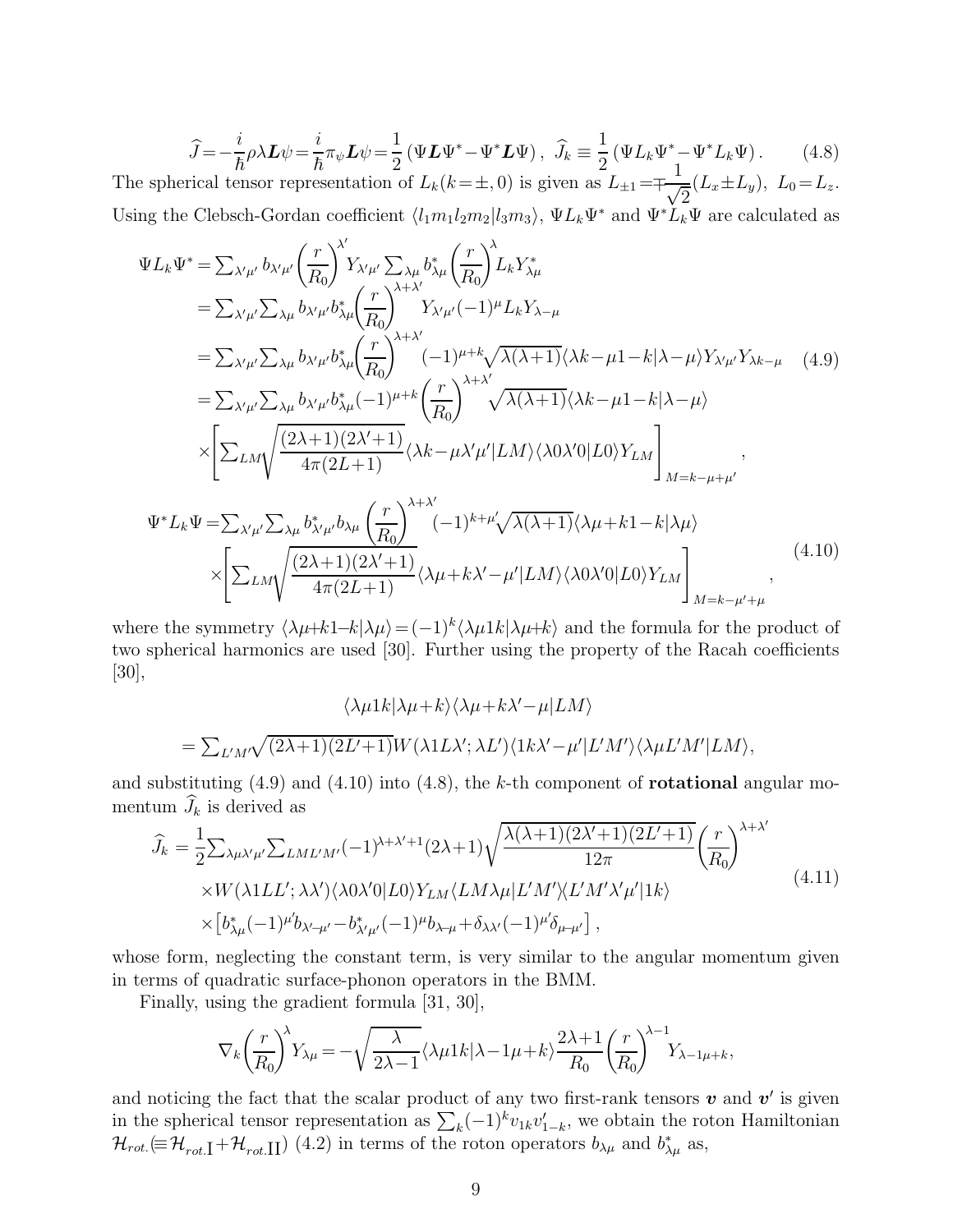$$
\mathcal{H}_{rot.I} = \frac{\hbar^{2}}{8\rho_{0}} \sum_{k} \sum_{\lambda \lambda' \kappa \kappa' \mu \mu' \nu \nu'} \sum_{LL} \sum_{M} \gamma_{1} \gamma_{2} \left(-1\right)^{k+j} \frac{1}{R_{0}^{2}} \left(\frac{r}{R_{0}}\right)^{\lambda + \lambda' + \kappa + \kappa' - 2} \frac{(2\lambda' + 1)(2\kappa' + 1)}{3} \times \sqrt{\frac{(2\lambda + 1)\lambda'(2\lambda' - 1)(2\Gamma + 1)}{4\pi}} \sqrt{\frac{(2\kappa + 1)\kappa'(2\kappa' - 1)(2\Gamma' + 1)}{4\pi}} \sqrt{\frac{(2L + 1)(2L' + 1)}{4\pi(2J + 1)}} \times \langle \lambda 0\lambda' - 10|L0\rangle \langle \kappa 0\kappa' - 10|L'0\rangle \langle L0L'0|J0\rangle \langle LM\lambda'\mu'| \Gamma \Lambda \rangle \langle L'M'\kappa'\nu'| \Gamma'\Lambda' \rangle \langle LML'M'\mu|K\rangle \chi_{JK} \qquad (4.12)
$$
  
\n
$$
\times \langle \Gamma \Lambda \lambda \mu | 1k\rangle \langle \Gamma'\Lambda' \kappa \nu | 1 - k\rangle W(\lambda'\lambda' - 1\Gamma \lambda; 1L) W(\kappa' \kappa' - 1\Gamma' \kappa; 1L') \times \left[ b_{\lambda\mu}^* b_{\kappa'\nu}^* (-1)^{\mu} b_{\lambda-\mu'} (-1)^{\nu} b_{\kappa-\nu} + \delta_{\kappa\kappa'} (-1)^{\nu} \delta_{-\mu,\nu'} b_{\lambda\mu}^* (-1)^{\mu'} b_{\lambda-\mu'} + \delta_{\lambda'\kappa'} (-1)^{\mu'} b_{\kappa'-\nu} + \delta_{\lambda'\mu'} (-1)^{\nu'} b_{\kappa'-\nu'} \right],
$$
  
\n
$$
+ b_{\lambda'\mu}^* b_{\kappa\nu}^* (-1)^{\mu} b_{\lambda-\mu} (-1)^{\nu'} b_{\kappa'-\nu} + \delta_{\lambda\lambda'} (-1)^{\mu} \delta_{-\mu,\mu'} b_{\kappa\nu}^* (-1)^{\nu'} b_{\kappa'-\nu} + \delta_{\lambda\kappa} (-1)^{\mu'} b_{\kappa'-\nu'} + \delta_{\lambda'\mu'} (-1)^{\nu'} b_{\kappa'-\nu
$$

The roton Hamiltonian  $\mathcal{H}_{rot.}$  consists of normal-ordered quartic and quadratic terms with respect to roton operators and constant terms. On the other hand, the BMM Hamiltonian has a quadratic form of surface-phonon operators. This is a remarkable difference between them.

There exist many multipole degrees of freedom in the collective coordinates of the surface oscillations in the BMM. As was done in the BMM, we also pay special attention to collective excitations with quadrupole degrees of freedom since such degrees of freedom play a fundamental role in almost all nuclei. Then, in Eqs. (4.11), (4.12) and (4.13), we restrict to the case of  $\lambda = \lambda' = \kappa = \kappa'$  and they are rewritten in the following forms:

The **rotational** angular momentum  $\widehat{J}_k(4.11)$  at the nuclear surface  $(r=R_0)$  is expressed as

$$
\begin{split} \widehat{J}_{k} &= \frac{5}{2} \sqrt{\frac{2 \cdot 3 \cdot 5(2L'+1)}{12\pi}} \sum_{\mu\mu'} \sum_{LML'M'} W(21LL';22) \langle 2020|L0 \rangle Y_{LM} \\ &\times \langle LM2\mu|L'M'\rangle \langle L'M'2\mu'|1k \rangle \left[b_{2\mu'}^{*}(-1)^{\mu}b_{2\mu} - b_{2\mu}^{*}(-1)^{\mu'}b_{2\mu'} - (-1)^{\mu'}\delta_{\mu-\mu'}\right], \end{split} \tag{4.14}
$$

in which we pick up only the term with  $L=0$ . Then we have a simple formula for  $\widehat{J}_k$  as

$$
\widehat{J}_k = -\frac{\sqrt{2 \cdot 5}}{4\pi} \sum_{\mu\mu'} \langle 2\mu 2\mu' | 1k \rangle b_{2\mu}^*(-1)^{\mu'} b_{2\mu'},
$$
\n(4.15)

which has the same form as the BMM angular momentum operator except for the minus sign. It is expressed in terms of the roton operators without the constant term.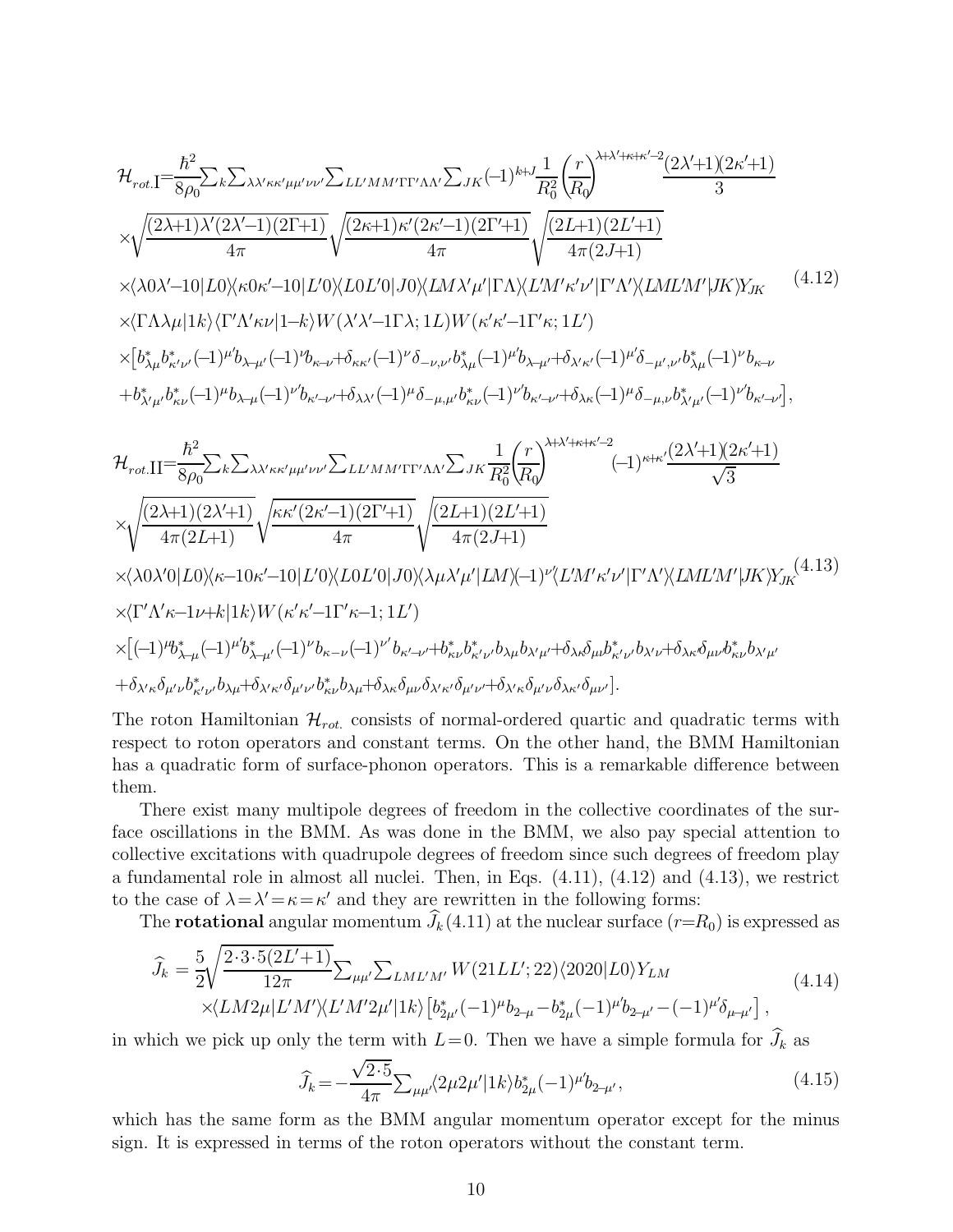The roton Hamiltonian  $\mathcal{H}_{rot} \equiv \mathcal{H}_{rot} + \mathcal{H}_{rot}$  (4.2) reduces to simpler forms in terms of the roton operators  $b_{2\mu}^*$  and  $b_{2\mu}$  as,

$$
\mathcal{H}_{rot.I} = \frac{\hbar^2}{8\rho_0} \frac{1}{R_0^2} \left(\frac{r}{R_0}\right)^6 \frac{5 \cdot 5}{3} \frac{2 \cdot 3 \cdot 5}{4\pi} \sum_k \sum_{\mu\mu'\nu\nu'} \sum_{LL'MM' \Gamma\Gamma'\Lambda\Lambda'} \sum_{JK} (-1)^{k+J} \times \sqrt{\frac{(2L+1)(2L'+1)(2\Gamma+1)(2\Gamma'+1)}{4\pi (2J+1)}} \langle 2010|L0\rangle\langle 2010|L'0\rangle\langle L0L'0|J0\rangle\langle LM2\mu'| \Gamma\Lambda\rangle\langle L'M'2\nu'| \Gamma'\Lambda'\rangle \times \langle LML'M'|JK\rangle\chi_K\langle \Gamma\Lambda 2\mu|1k\rangle\langle \Gamma'\Lambda'2\nu|1-k\rangle W(21\Gamma2;1L)W(21\Gamma'2;1L') \times [b_{2\mu}^* b_{2\nu'}^*(-1)^{\mu'} b_{2-\mu'}(-1)^{\nu} b_{2-\nu} + (-1)^{\nu} \delta_{-\nu,\nu'} b_{2\mu}^*(-1)^{\mu'} b_{2-\mu'} + (-1)^{\mu} \delta_{-\mu,\nu'} b_{2\mu}^*(-1)^{\nu'} b_{2-\nu'} + b_{2\mu'}^* b_{2\nu}^*(-1)^{\mu'} b_{2-\nu'} + (-1)^{\mu} \delta_{-\mu,\mu'} b_{2\nu}^*(-1)^{\nu'} b_{2-\nu'} + (-1)^{\mu} \delta_{-\mu,\nu} b_{2\mu'}^*(-1)^{\nu'} b_{2-\nu'}],
$$
\n(4.16)

$$
\mathcal{H}_{rot.II} = \frac{\hbar^2}{8\rho_0} \frac{1}{R_0^2} \left(\frac{r}{R_0}\right)^6 \frac{5 \cdot 5}{\sqrt{3}} \frac{2 \cdot \sqrt{3} \cdot 5}{4\pi} \sum_k \sum_{\mu\mu'\nu\nu'} \sum_{LL'MM'\Gamma\Gamma'\Lambda\Lambda'} \sum_{JK} \times \sqrt{\frac{2\Gamma'+1}{2L+1}} \sqrt{\frac{(2L+1)(2L'+1)}{4\pi(2J+1)}} \langle 2020|L0\rangle \langle 1010|L'0\rangle \langle L0L'0|J0\rangle \langle 2\mu2\mu'|LM\rangle (-1)^{\nu'}\langle L'M'2\nu'| \Gamma'\Lambda'\rangle \times \langle LML'M'|JK\rangle Y_{JK} \langle \Gamma'\Lambda'1\nu+k|1k\rangle W(21\Gamma'1;1L') \times [(-1)^{\mu}b_{2-\mu}^*(-1)^{\mu'}b_{2-\mu'}^*(-1)^{\nu'}b_{2-\nu'}+b_{2\nu}^*b_{2\nu'}^*b_{2\mu}b_{2\mu'}+\delta_{\mu\nu}b_{2\nu'}^*b_{2\nu}+ \delta_{\mu'\nu}b_{2\nu}^*b_{2\mu}+ \delta_{\mu'\nu}b_{2\nu}^*b_{2\mu}+\delta_{\mu'\nu}b_{2\nu}^*b_{2\mu}+\delta_{\mu'\nu}b_{2\nu}^*b_{2\mu}+\delta_{\mu'\nu}b_{2\nu}^*b_{2\mu}+\delta_{\mu'\nu}b_{2\nu}^*b_{2\mu}+\delta_{\mu'\nu}b_{2\nu}^*b_{2\mu}+\delta_{\mu'\nu}b_{2\nu}^*b_{2\mu}+\delta_{\mu'\nu}b_{2\nu}^*b_{2\mu}+ \delta_{\mu'\nu}b_{2\nu}^*b_{2\mu}+ \delta_{\mu'\nu}b_{2\nu}^*b_{2\mu}+ \delta_{\mu'\nu}b_{2\nu}^*b_{2\mu}+ \delta_{\mu'\nu}b_{2\nu}^*b_{2\mu}+ \delta_{\mu'\nu}b_{2\nu}^*b_{2\mu}+ \delta_{\mu'\nu}b_{2\nu}^*b_{2\mu}+ \delta_{\mu'\nu}b_{2\nu}^*b_{2\mu}+ \delta_{\mu'\nu}b_{2\nu}^*b_{2\mu}
$$

Introducing  $f(r)$  defined as  $f(r) \equiv \frac{1}{(4\pi\sqrt{r})^2}$  $(4\pi)^2$  $\hbar^2$  $8\rho_0$ 1  $\overline{R^2_0}$  $\int r$  $R_{0}$  $\setminus^6$ , finally we reach the final expression for the roton Hamiltonian  $\mathcal{H}_{rot.}$  given in the following form:

$$
\mathcal{H}_{rot} = -\frac{100}{3} f(r) \sum_{k} \sum_{\nu} \langle 2-\nu 1\nu + k | 1k \rangle + \frac{8}{5} f(r) \sum_{\mu} b_{2\mu}^{*} b_{2\mu} + \frac{4}{5} f(r) \sum_{\mu} b_{2\mu}^{*} b_{2\mu} \sum_{\nu} b_{2\nu}^{*} b_{2\nu}
$$
  
\n
$$
- \frac{50}{3} f(r) \sum_{k} \sum_{\nu} \langle 2\nu 1k | 1\nu + k \rangle (-1)^{\nu} b_{2-\nu}^{*} b_{2\nu} + 3 \langle 2-\nu 1\nu + k | 1k \rangle b_{2\nu}^{*} b_{2\nu} \rangle
$$
  
\n
$$
+ \frac{27}{40} f(r) \sum_{k} \sum_{\mu\mu'\nu\nu'} \sum_{M\Lambda\Lambda} (-1)^{k+M} \langle 2\mu 1M | 1\Lambda \rangle \langle 2\mu' 1\Lambda | 1k \rangle \langle 2\nu 1 - M | 1\Lambda' \rangle \langle 2\nu' 1\Lambda' | 1 - k \rangle
$$
  
\n
$$
\times [2(-1)^{\nu} \delta_{-\nu,\nu'} b_{2\mu}^{*} (-1)^{\mu'} b_{2-\mu'} + (1 + (-1)^{\Lambda+\Lambda'}) (-1)^{\mu} \delta_{-\mu,\nu} b_{2\mu'}^{*} (-1)^{\nu'} b_{2-\nu'}]
$$
  
\n
$$
- \frac{50}{3} f(r) \sum_{k} \sum_{\mu\nu} \langle 2-\nu 1\nu + k | 1k \rangle [b_{2\mu}^{*} (-1)^{\mu} b_{2-\mu}^{*} b_{2\nu} (-1)^{\nu} b_{2-\nu} + b_{2\nu}^{*} (-1)^{\nu} b_{2-\nu} b_{2\mu} (-1)^{\mu} b_{2-\mu}]
$$
  
\n
$$
+ \frac{27}{40} f(r) \sum_{k} \sum_{\mu\mu'\nu\nu'} \sum_{M\Lambda\Lambda} (-1)^{k+M} \langle 2\mu 1M | 1\Lambda \rangle \langle 2\mu' 1\Lambda | 1k \rangle \langle 2\nu 1 - M | 1\Lambda' \rangle \langle 2\nu' 1\Lambda' | 1 - k \rangle
$$
  
\n
$$
\times [b_{2\mu}
$$

where we omit terms with higher rank of angular momenta  $L, L'$  and  $J$  etc. on the computation of (4.16) and (4.17) because their explicit expressions become too long to write. The roton Hamiltonian at the equilibrium nuclear surface is given by  $\mathcal{H}_{rot.}|_{r=R_0}$ .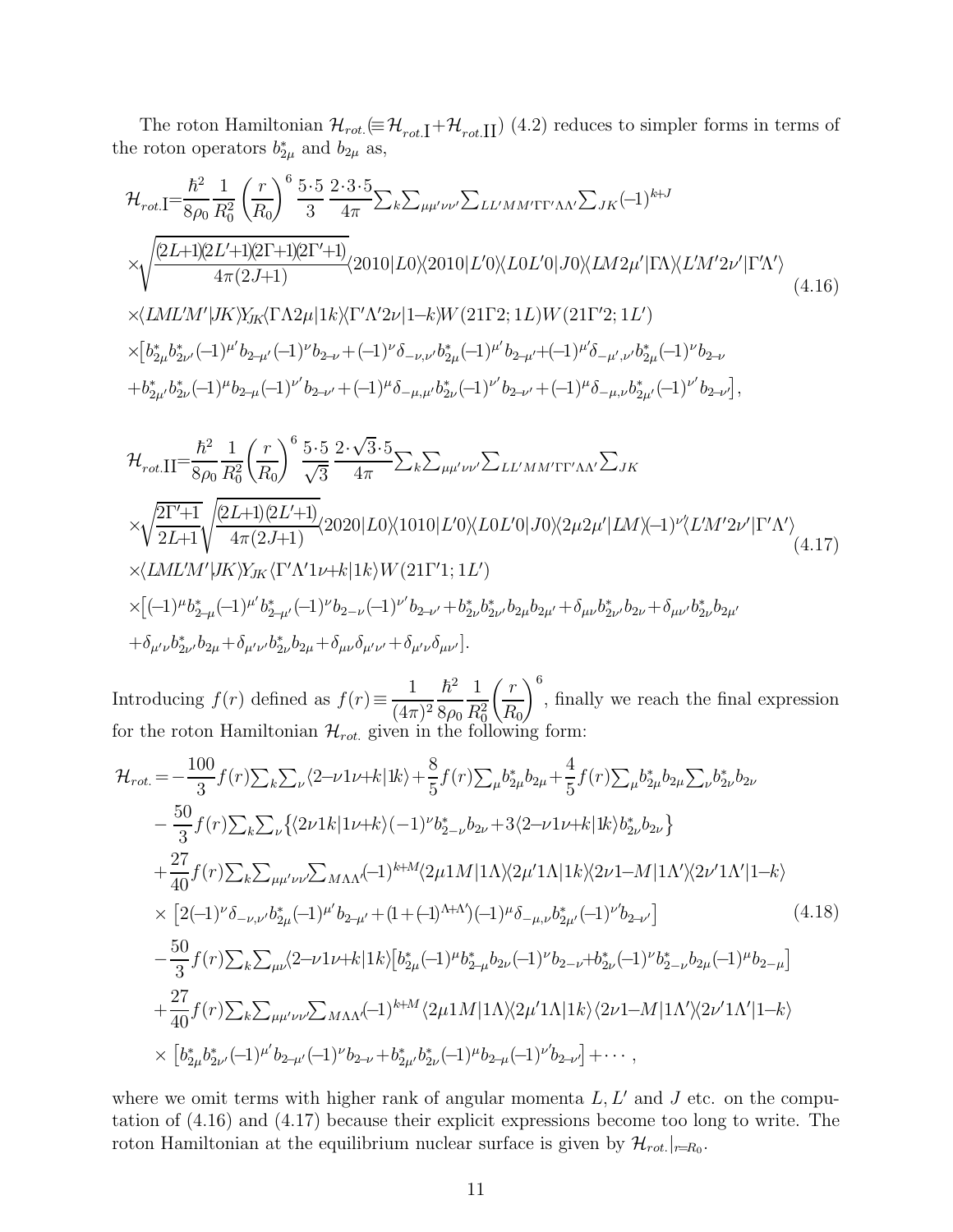The velocity potential  $\phi(\boldsymbol{x})$  is also expanded as  $\phi(\boldsymbol{x}) = \sum_{\mu} \pi_{2\mu}$  $\int r$  $R_{0}$  $\setminus^2$  $Y_{2\mu}(\theta,\varphi)$  where  $\pi_{2\mu}$ and the collective coordinate  $\alpha_{2\mu}$  given previously are related to the BMM boson operator. To get the fluid velocity  $v(x)$  at the surface, we also require a surface boundary condition  $\partial R(\theta,\varphi)$ ∂t  $\Big|_{r=R_0} = v_r|_{r=R_0}$ . Using the fluid velocity  $\boldsymbol{v}$  (4.1), this condition is given as follows:

$$
R_{0}\sum_{\mu}\dot{\alpha}_{2\mu}Y_{2\mu} = -\sum_{\mu}\pi_{2\mu}\frac{\partial}{\partial r}\left(\frac{r}{R_{0}}\right)^{2}Y_{2\mu}\Big|_{r=R_{0}}
$$
  

$$
-\frac{i\hbar}{2\rho_{0}}\sum_{\mu\mu'}\left\{b_{2\mu}^{*}\left(\frac{r}{R_{0}}\right)^{2}Y_{2\mu}^{*}b_{2\mu'}\frac{\partial}{\partial r}\left(\frac{r}{R_{0}}\right)^{2}Y_{2\mu'}\Big|_{r=R_{0}} - b_{2\mu}\left(\frac{r}{R_{0}}\right)^{2}Y_{2\mu}b_{2\mu'}^{*}\frac{\partial}{\partial r}\left(\frac{r}{R_{0}}\right)^{2}Y_{2\mu'}\Big|_{r=R_{0}}\right\}
$$
  

$$
=-\frac{2}{R_{0}}\sum_{\mu}\pi_{2\mu}Y_{2\mu} - \frac{i\hbar}{2\rho_{0}}\frac{2}{R_{0}}\sum_{\mu}\left\{\left(\sum_{\mu'}(-1)^{\mu'}b_{2-\mu'}^{*}Y_{2\mu'}\right)b_{2\mu} - \left(\sum_{\mu'}b_{2\mu'}Y_{2\mu'}\right)(-1)^{\mu}b_{2-\mu}^{*}\right\}Y_{2\mu},
$$
  
(4.19)

which gives the relation between the time derivative  $\dot{\alpha}_{2\mu}$  and the  $\pi_{2\mu}$  and the roton operator  $b_{2\mu}$  as

$$
\dot{\alpha}_{2\mu} = -\frac{2}{R_0^2} \pi_{2\mu} - \frac{i\hbar}{2\rho_0} \frac{2}{R_0^2} \left\{ \left( \sum_{\mu'} (-1)^{\mu'} b_{2-\mu'}^* Y_{2\mu'} \right) b_{2\mu} - \left( \sum_{\mu'} b_{2\mu'} Y_{2\mu'} \right) (-1)^{\mu} b_{2-\mu}^* \right\}.
$$
 (4.20)

It should be noticed that in the above there exist bi-linear terms in  $b_{2\mu}$  and  $(-1)^{\mu}b_{2-\mu}^*$ . This is a remarkable aspect of the relation. However, if we discard these terms, we can reach the well-known result that the  $\pi_{2\mu}$  is the canonical conjugate variable to the  $\alpha_{2\mu}$ .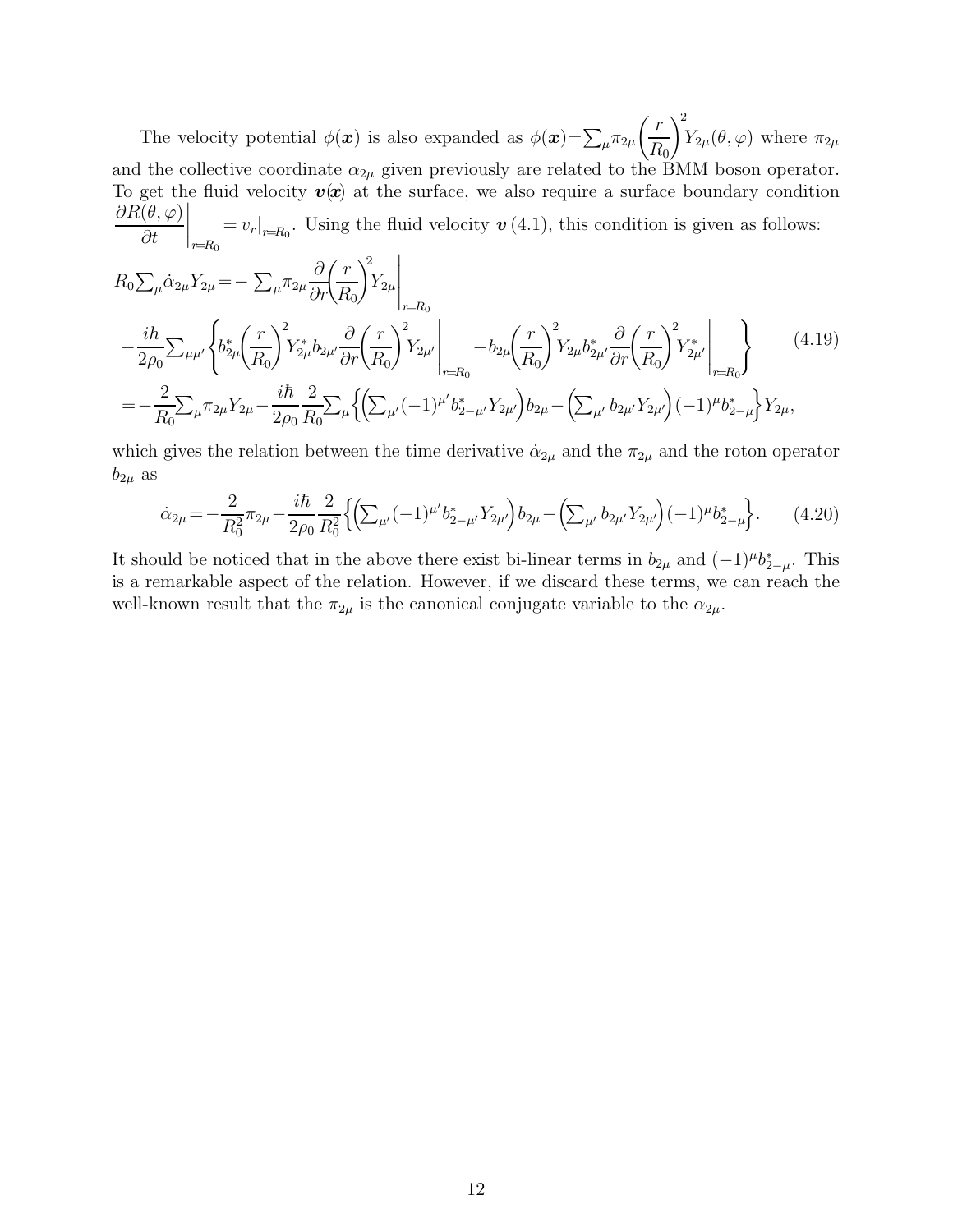### 5 Determination of Clebsch parameters through a oneform gauge potential

Using the equilibrium density  $\rho_0$ , the Ziman variables  $\psi_1$  and  $\psi_2$  are expressed through the two Clebsch parameters  $\psi$  and  $\lambda$  as

$$
\psi = \frac{\psi_1}{\psi_2}, \quad \psi_1 = \psi \psi_2 = \psi \sqrt{2\rho_0 \lambda},
$$
\n
$$
\rho_0 \lambda = \frac{\psi_2^2}{2}, \quad \psi_2 = \sqrt{2\rho_0 \lambda}.
$$
\n(5.1)

Substituting (5.1) into the Ziman field operators  $\Psi = \frac{1}{\sqrt{2\hbar}}$  $(\psi_1 + i\psi_2)$  and  $\Psi^* = \frac{1}{\sqrt{2}}$  $\frac{1}{\sqrt{2\hbar}}(\psi_1 - i\psi_2),$ then we recover the expression of Allcock-Kuper [32] for  $\Psi$  and  $\Psi^*$ :

$$
\Psi = \sqrt{\frac{\rho_0 \lambda}{\hbar}} (\psi + i),
$$
\n
$$
\Psi^* = \sqrt{\frac{\rho_0 \lambda}{\hbar}} (\psi - i).
$$
\n(5.2)

For the incompressible fluid, the continuity equation leads to the condition

$$
\operatorname{div} \boldsymbol{v} = -\nabla^2 \phi + \frac{i\hbar}{2\rho_0} \left( \Psi^* \nabla^2 \Psi - \Psi \nabla^2 \Psi^* \right) = 0. \tag{5.3}
$$

The collective flow is assumed to be **irrotaional**, i.e.,  $\nabla^2 \phi = 0$  which means  $\nabla^2 \Psi = \nabla^2 \Psi^* = 0$ where the Laplacian in the spherical polar-coordinate is expressed as

$$
\nabla^2 = \frac{\partial^2}{\partial r^2} + \frac{2}{r} \frac{\partial}{\partial r} + \frac{1}{r^2} \frac{\partial^2}{\partial \theta^2} + \frac{\cos \theta}{r^2 \sin \theta} \frac{\partial}{\partial \theta} + \frac{1}{r^2 \sin^2 \theta} \frac{\partial^2}{\partial \varphi^2}.
$$
(5.4)

According to Jackiw [33, 34], the two Clebsch parameters  $\psi$  and  $\lambda$  are constructed as

$$
\lambda = 2\left(1 - \sin^2 \frac{f}{2} \sin^2 \theta\right), \frac{\partial \lambda}{\partial \varphi} = 0, \n\psi = \varphi + \tan^{-1}\left(\tan \frac{f}{2} \cos \theta\right), \frac{\partial \psi}{\partial \varphi} = 1,
$$
\n(5.5)

where a profile function  $f(=f(r))$  will be determined later. Denoting by differentiation with respect to r by prime, the differential formulas for  $\psi$  and  $\lambda$  with respect to r and  $\theta$  are given as  $\frac{\partial \lambda}{\partial r} = \sin f \sin^2 \theta f'$ ,  $\lambda$ 

$$
\frac{\partial \Psi}{\partial r} = -\sqrt{\frac{\rho_0 \lambda}{\hbar}} \left\{ \frac{1}{2\lambda} \sin f \sin^2 \theta f'(\psi + i) - \frac{\cos \theta}{2\left(1 - \sin^2 \frac{f}{2} \sin^2 \theta\right)} f' \right\}, \qquad (5.6)
$$

$$
\frac{\partial \psi}{\partial r} = \frac{\cos \theta}{2(1 - \sin^2 \frac{f}{2} \sin^2 \theta)} f',
$$
\n
$$
\frac{\partial \lambda}{\partial \theta} = -2 \sin^2 \frac{f}{2} \sin 2\theta,
$$
\n
$$
\frac{\partial \Psi}{\partial \theta} = -\sqrt{\frac{\rho_0 \lambda}{\hbar}} \left\{ \frac{1}{\lambda} \sin^2 \frac{f}{2} \sin 2\theta (\psi + i) + \frac{\sin f \sin \theta}{2(1 - \sin^2 \frac{f}{2} \sin^2 \theta)} \right\},
$$
\n
$$
\frac{\partial \psi}{\partial \theta} = -\frac{\sin f \sin \theta}{2(1 - \sin^2 \frac{f}{2} \sin^2 \theta)}.
$$
\n(5.7)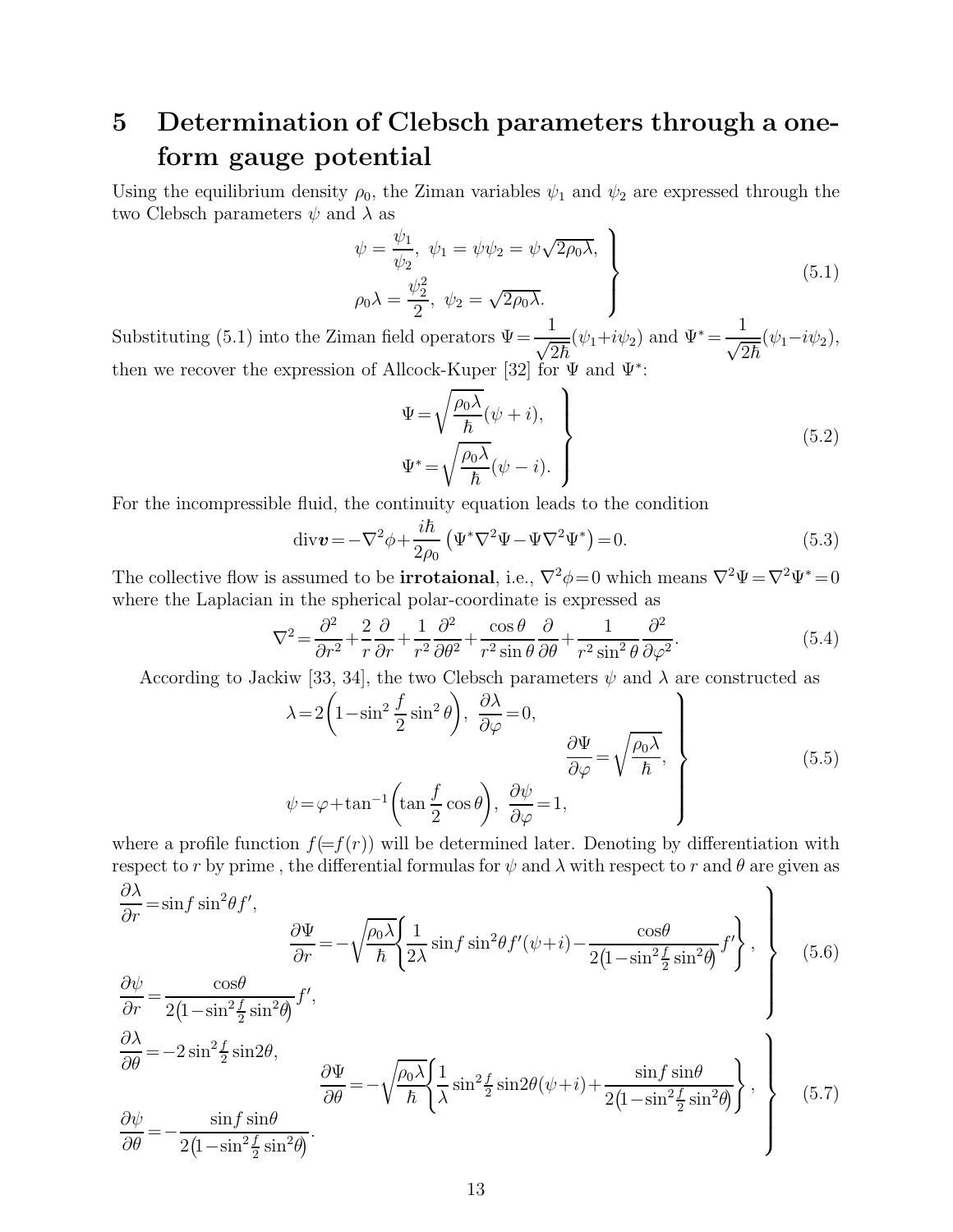Substitution of (5.5), (5.6) and (5.7) casts  $\nabla^2 \Psi = 0$  into the following equation:

$$
\nabla^{2}\Psi = -\sqrt{\frac{\rho_{0}\lambda}{\hbar}} \left[ \left\{ \frac{1}{\left\{2(1-\sin^{2}(\frac{f}{2}\sin^{2}\theta))\right\}^{2}} \left( \frac{1}{4}\sin^{2}f\sin^{4}\theta f'^{2} + \frac{4}{r^{2}}\sin^{2}\theta \cos^{2}\theta \right) \right. \\ + \frac{1}{2} \frac{1}{2(1-\sin^{2}(\frac{f}{2}\sin^{2}\theta))} \left( \cos f\sin^{2}\theta f'^{2} + \sin f\sin^{2}\theta f'' + 2\sin f\sin^{2}\theta \frac{1}{r} f' + \frac{4}{r^{2}}\sin^{4}\theta (3\cos^{2}\theta - 1) \right) \right\} (\psi + i) \\ - \frac{\cos\theta}{\left\{2(1-\sin^{2}(\frac{f}{2}\sin^{2}\theta))\right\}^{2}} \left\{ \sin f\sin^{2}\theta f'^{2} + 2(1-\sin^{2}(\frac{f}{2}\sin^{2}\theta))f'' + 4(1-\sin^{2}(\frac{f}{2}\sin^{2}\theta))\frac{1}{r}f' - \frac{4}{r^{2}}\sin f \right\} \\ + \frac{\cos\theta}{\left\{2(1-\sin^{2}(\frac{f}{2}\sin^{2}\theta))\right\}^{2}} \left\{ \sin f\sin^{2}\theta f'^{2} - \frac{4}{r^{2}}\sin f\sin^{2}\theta \frac{1}{2} \sin^{2}\theta \right\} \right] \qquad (5.8)
$$

$$
= -\sqrt{\frac{\rho_{0}\lambda}{\hbar}} \left[ \left\{ \frac{1}{\left\{2(1-\sin^{2}(\frac{f}{2}\sin^{2}\theta))\right\}^{2}} \left( \left(1-\sin^{2}(\frac{f}{2}\sin^{2}\theta))^{2} - \cos^{2}\theta \right) f'^{2} + \frac{4}{r^{2}}\sin^{4}\theta \frac{1}{2} (1-\sin^{2}(\frac{f}{2})\sin^{4}\theta \right) \right. \\ \frac{\sin^{2}\theta}{4(1-\sin^{2}(\frac{f}{2}\sin^{2}\theta))} \left\{ \sin f'' + 2\sin f \frac{1}{r}f' + \frac{8}{r^{2}}\sin^{4}\frac{1}{2} \frac{\cos^{2}\theta}{\sin^{2}\theta} \right\} (\psi + i) - \frac{\cos\theta}{2(1
$$

In the above, to eliminate the term  $f'^2$ , we have assumed the auxiliary condition

 $^{+}$ 

$$
1 - \sin\frac{2f}{2}\sin^2\theta = \cos\theta,\tag{5.9}
$$

which implies that either  $\cos\theta = 1$  or  $\cos\theta = \cot\frac{1}{2}$ 2 . This condition plays an essential role in the solution of the Laplace equation  $\nabla^2 \Psi = 0$ . For the present central purpose, from the outset, we demand that the profile function  $f(= f(r))$  obeys the differential equation  $f'' + \frac{2}{\cdot}$ r  $f' - \frac{2}{r^2}$  $\frac{2}{r^2}$  sin $f = 0$ . This equation to determine f was previously obtained by Jackiw-Pi [34]. It has been integrated numerically by Bergner (Ref.[10]of[34]). Introducing the dimensionless variable  $x$  as  $x=$ r  $\overline{R_0}$ , the positive solution is plotted in Fig.1 of [34]. They present the solution of  $f(x)$  that is regular at the origin,  $x = 0$ , vanishing linearly with  $x(0 < x < 1)$ , and tending to  $\pi$  in an oscillatory manner for larger x. In the region  $0 < x < 1$ , we have sin $f \approx 0$  and due to (5.9) cos $\theta=1$ . The coefficient of the term  $(\psi+\hat{i})$  in the last line of equation (5.8) vanishes exactly. Thus we obtain an almost complete solution for  $\nabla^2 \Psi = 0$  over the whole region of x.

By projecting onto a fixed direction  $\hat{n}^a$  (constant unit vector;  $a=1~3$ ) in the isospin space and using  $U^{-1}dU$ , consider a Clebsch-parameterized gauge potential 1-form a [33, 34] given as

$$
a = i\text{Tr}\hat{n}^a \sigma^a U^{-1} dU, \text{ (using the summation convention in } \hat{n}^a \sigma^a), \tag{5.10}
$$

where  $U = e$  $\hat{\omega}^a \frac{\sigma^a}{\rho}$  $2i$ f  $=$  cos f  $rac{J}{2} - i\sigma^a \hat{\omega}^a \sin^b$ f 2 ,  $\hat{\omega}^a \equiv (\sin\theta \cos\varphi, \sin\theta \sin\varphi, \cos\theta)$  and  $\sigma^a$  is the Pauli matrices. Taking  $\hat{n}^a$  to point in the third direction, the 1-form a (5.10) is expressed as

$$
a = \cos\theta df - \sin f \sin\theta d\theta - (1 - \cos f)\sin^2\theta d\varphi, \text{ (see Appendix A).} \tag{5.11}
$$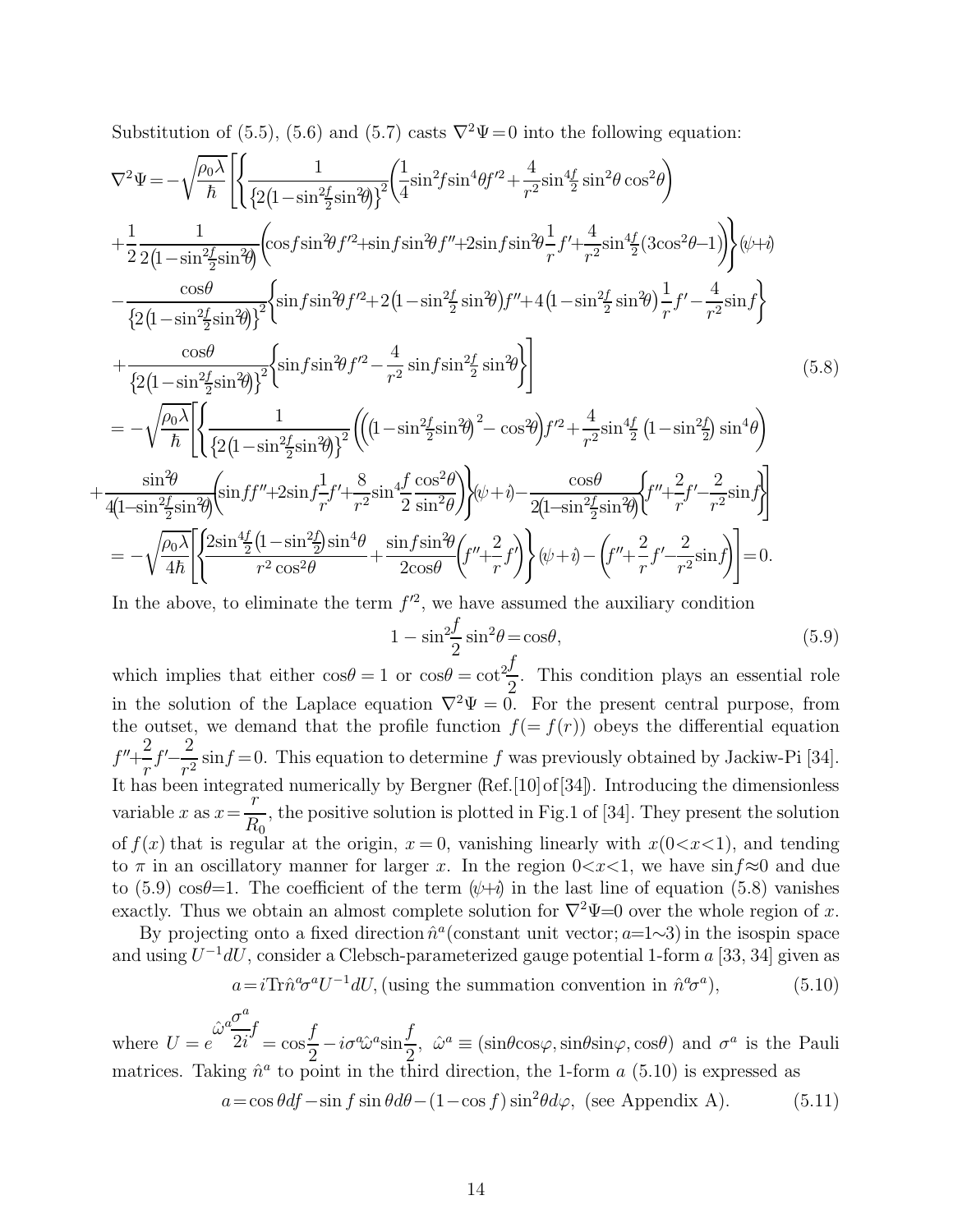The integral  $\frac{1}{24}$  $24\pi^2$ Z  $\text{Tr}(U^{-1}dU)^3$  is an integer, i.e., the winding number  $\alpha_{i,j}$  or the quantized helicity [35, 34] related to the Chern-Simons numbers of a non-Abelian vacuum gauge potential [36]. For the motion of quantum vortices, Nambu set up an Hamilton-Jacobi formalism and reached the conclusion that the corresponding Hamilton-Jacobi functions are the Clebsch potentials [37]. On the other hand, the canonical quantization in terms of the Clebsch parameters has been developed by Rasetti-Regge. Their commutation relations are those of a current algebra [38, 39, 40].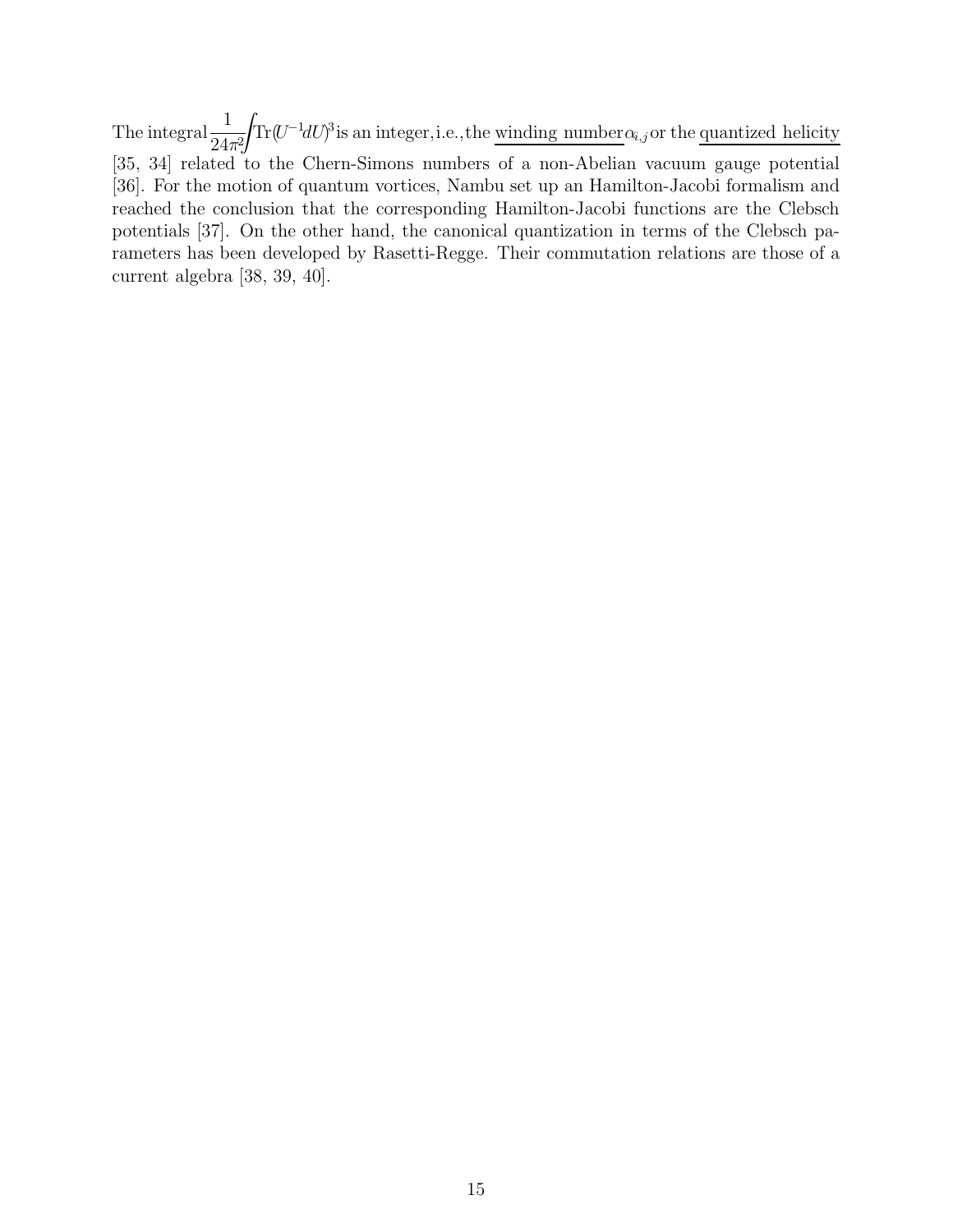### 6 Discussions and further outlook

In the preceding sections, we have attempted to formulate a description of the rotational velocity field of the nuclear fluid through the Clebsch transformation. In the framework of quantum fluid dynamics, we have derived the vortex Hamiltonian of the fluid in terms of the roton operators. According to the previous considerations, the quantum fluid-dynamical approach may be applied to the three-dimensional nuclear fluid. We expect that such an application to nuclei will provide an interesting description of a new kind of elementary energy excitation, namely, "vortex modes" because such an approach is designed to take into account essential many-body effects, which were not considered in the traditional treatment of the rotational collective motion.

On the other hand, extending Tomonaga's idea and using Sunakawa's method, one of the present authors (S.N.) has developed the collective description of nuclear surface oscillations and the collective theory of two-dimensional nuclei, in the context of the first quantized language, as opposed to the second quantized approach adopted in the Sunakawa's method. Applying the Tomonaga's revolutionary idea and the Sunakawa's discrete integral equation method for collective theory, we have developed successfully an exact canonical momenta approach to one-dimensional neutron-proton systems and a velocity operator approach to three-dimensional neutron-proton systems [41]. Particularly in the latter approach, we, however, have restricted the Hilbert space to a subspace  $|>$  in which the **vortex** operator, rot $v(x)$ , satisfies rot $v(x) \geq 0$ , where the velocity operator  $v(x)$  is given as  $\mathbf{v}(\mathbf{x}) = -\nabla\phi(\mathbf{x}) + \lambda(\mathbf{x})\nabla\psi(\mathbf{x})$ , i.e., equation (2.1).

To describe the **rotational** velocity field of the nuclear fluid, we have introduced the Clebsch transformation. However, we did not yet fully clarify the vortex motion. It is still an important problem to be solved. We present some clues for the solution of such problems:

Firstly, the vorticity w (2.2) is expressed as  $\frac{i\hbar}{2}$  $\frac{u}{2\rho}(\nabla\Psi\times\nabla\Psi^*\nabla\Psi^*\times\nabla\Psi)$ . Since w is orthogonal with  $\nabla \lambda$  and  $\nabla \psi$ , if we add a condition  $(\nabla \lambda) \cdot (\nabla \psi) = 0$ , the three vectors  $w, \nabla \lambda$  and  $\nabla \psi$  are orthogonal to each other. Under the condition, the absolute value of w, |w| becomes maximum. Due to the Ziman transformation applied to the complex field operators Ψ and  $\Psi^*$ , that condition is rewritten as  $\frac{i\hbar}{\rho}(\nabla\Psi-\nabla\Psi^*)$ . <sup>Ψ</sup>∇Ψ<sup>∗</sup>−Ψ<sup>∗</sup>∇<sup>Ψ</sup>  $\frac{1}{\Psi-\Psi^*}$ . Then,  $(\nabla \lambda) \cdot (\nabla \psi) = 0$  is changed to

$$
(\nabla \Psi - \nabla \Psi^*) \cdot (\Psi \nabla \Psi^* - \Psi^* \nabla \Psi) = 0
$$
  
= (\nabla \Psi) \cdot \Psi \nabla \Psi^\* - (\nabla \Psi^\*) \cdot \Psi \nabla \Psi^\* - (\nabla \Psi) \cdot \Psi^\* \nabla \Psi + (\nabla \Psi^\*) \cdot \Psi^\* \nabla \Psi. (6.1)

The first term  $(\nabla \Psi) \cdot \Psi \nabla \Psi^* (= \Xi)$  vanishes, since  $\langle 2020|10 \rangle = 0$ . Thus  $\Xi$  has a form given below  $\Xi \propto \langle 2020|10\rangle R_0 \sum_{\mu\mu'\mu''k} \langle 2\mu 1k|1\mu+k \rangle \langle 1\mu+k2\mu'|1\mu''+k \rangle \langle 2-\mu''1-k|1-\mu''-k \rangle b_{2\mu}b_{2\mu'}b_{2\mu''}^* = 0.$  (6.2) The other terms also vanish. Then the above orthogonal condition is automatically satisfied. Eckart discussed an extension of the vorticity w to  $\nu(\nabla\lambda)\times(\nabla\psi)$ , where  $\nu$  is some scalar function. The parameter  $\nu$ , however, can be taken equal to one without loss of generality [42].

Next, consider the continuity equation,  $\dot{\rho}+\text{div}(\rho v)=\dot{\rho}+(\boldsymbol{v}\cdot\nabla\rho)+\rho\text{div}v=0$ , in which div $v=0$ does not imply that both  $\rho = 0$  and  $\nabla \rho = 0$ . If the Lagrange differentiation for density satisfies  $\frac{D\rho}{Dt} \equiv \dot{\rho} + (\mathbf{v} \cdot \nabla)\rho = 0$ , it leads to div $\mathbf{v} = 0$ . In the BMM, the expression for the velocity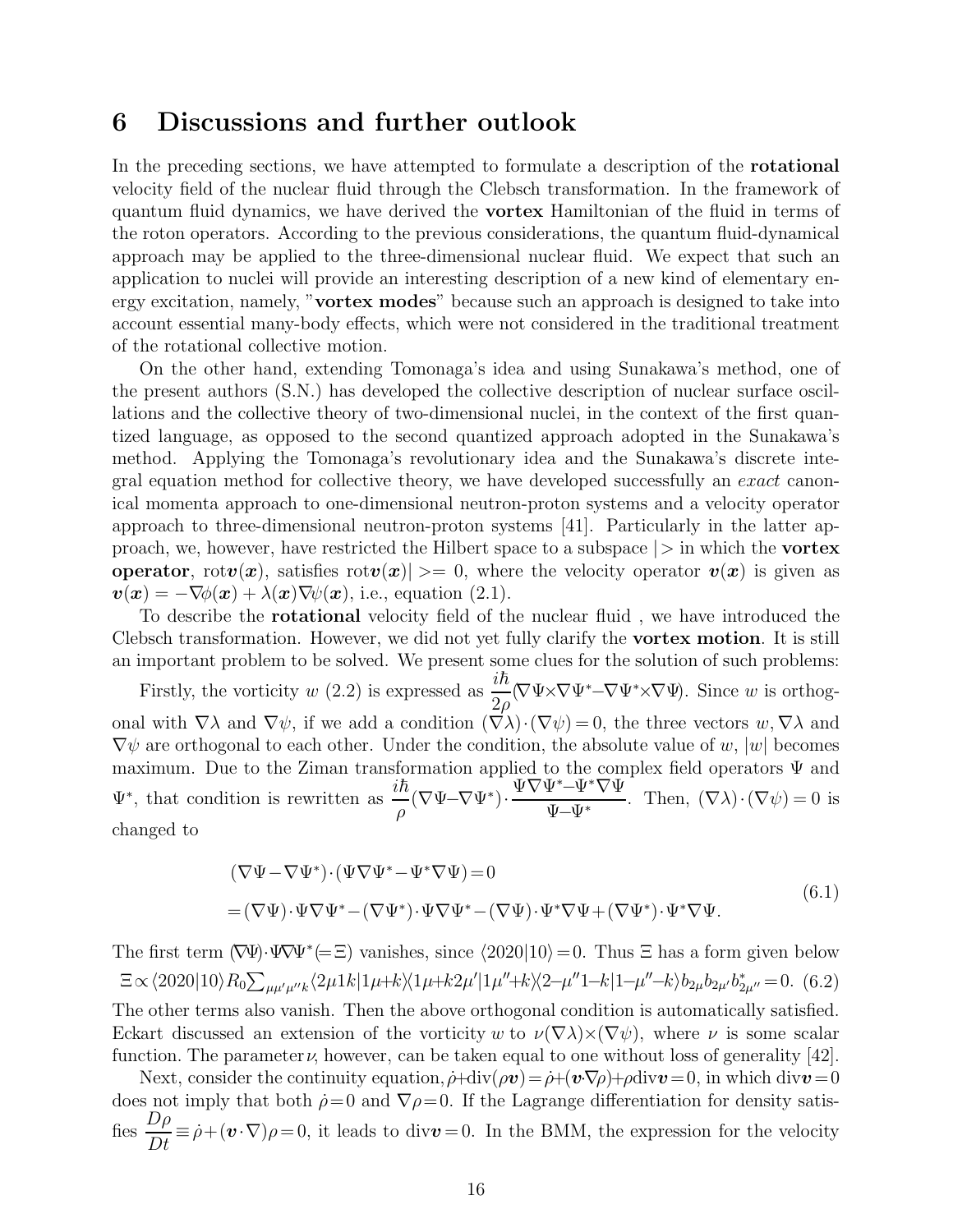field  $\mathbf{v}(\mathbf{x}, t) = -\nabla \phi(\mathbf{x}, t)$  plays a central role. Adding to this, the collective coordinates are expanded around the nuclear equilibrium and then the expansion coefficient of  $\phi$  reduces to  $\dot{\alpha}$ , i.e.,  $\pi$ . To go from classical fluid dynamics to quantum fluid dynamics by quantization, through  $v = -\nabla \phi$ , what is essential is a canonical commutation relation for  $\phi$  and  $\rho$ ,  $[\phi(\mathbf{x}), \rho(\mathbf{x}')] = i\hbar \delta(\mathbf{x} - \mathbf{x}')$ . Since we assume a constant density,  $\rho = \rho_0$ , we can not see an apparent role for the above commutation relation. To make further development of the BMM, we naturally arrive at the idea of the expansion of  $\rho$  around  $\rho_0$ , i.e.,  $\rho = \rho_0 + \rho'$  [43, 18, 19, 21]. Lastly, we prove the gauge invariance of the velocity operator  $v$  expressed in terms of the

Clebsch parameters as  $\mathbf{v}=-\nabla\phi-\frac{1}{a}$  $-\frac{1}{\rho}\pi\nabla\psi$ , i.e., (2.1) where we have used the relation  $\pi = -\rho\lambda$ . We consider the following gauge transformation with the generating function  $\omega$  $\sqrt{ }$  $=\omega$  $\sqrt{\pi}$ ρ  $,\psi$ ):  $\frac{\partial \omega}{\partial \omega}$  +  $\omega$  +  $\pi'$ 

$$
\phi' = \phi + \pi' \frac{\partial \omega}{\partial \pi'} - \omega, \quad \pi' = \pi + \rho \frac{\partial \omega}{\partial \psi}, \quad \psi' = \psi - \rho \frac{\partial \omega}{\partial \pi'}, \quad \rho \frac{\partial \omega}{\partial \rho} + \omega + \pi' \frac{\partial \omega}{\partial \pi'} - \omega = 0.
$$
 (6.3)

This kind of the gauge transformation was proposed by Ito [44, 20]. Kambe also has formulated a variation of ideal fluid flows according to the gauge principle in the Clebsch solution [45]. Substituting the gauge transformation (6.3) into  $v' = -\nabla \phi' - \frac{1}{g}$ ρ  $\pi' \nabla \psi'$ , we obtain

$$
\mathbf{v}' = -\nabla \left( \phi + \pi' \frac{\partial \omega}{\partial \pi'} - \omega \right) - \frac{1}{\rho} \left( \pi + \rho \frac{\partial \omega}{\partial \psi} \right) \nabla \left( \psi - \rho \frac{\partial \omega}{\partial \pi'} \right) = -\nabla \phi - \frac{1}{\rho} \pi \nabla \psi = \mathbf{v},\tag{6.4}
$$

where we have used the second and last relations of (6.3) and the gradient formula for  $\omega$  [20],

$$
\nabla \omega = \frac{\partial \omega}{\partial \psi} \nabla \psi + \frac{\partial \omega}{\partial \pi'} \nabla \pi' - \frac{1}{\rho} \pi' \frac{\partial \omega}{\partial \pi'} \nabla \rho.
$$
\n(6.5)

Thus we prove the gauge invariance of the velocity v. Following [20], let us separate v as  $\boldsymbol{v} = \boldsymbol{v}_0 + \boldsymbol{v}_1$ . Putting (6.3) into the velocity  $\boldsymbol{v}'_0$  $\sqrt{ }$  $=-\nabla\phi'-\frac{1}{\alpha}$  $\rho_0$  $\pi'\nabla\psi'\bigg)$ and using (6.5), we obtain

$$
\mathbf{v}'_0 = -\nabla \left( \phi + \pi' \frac{\partial \omega}{\partial \pi'} - \omega \right) - \frac{1}{\rho_0} \left( \pi + \rho \frac{\partial \omega}{\partial \psi} \right) \nabla \left( \psi - \rho \frac{\partial \omega}{\partial \pi'} \right)
$$
  
\n
$$
= -\nabla \phi - \frac{1}{\rho_0} \pi \nabla \psi - \frac{\rho'}{\rho_0} \left( \frac{\partial \omega}{\partial \psi} \nabla \psi - \pi' \nabla \frac{\partial \omega}{\partial \pi'} - \frac{1}{\rho} \pi' \frac{\partial \omega}{\partial \pi'} \nabla \rho \right)
$$
  
\n
$$
= -\nabla \phi - \frac{1}{\rho_0} \pi \nabla \psi - \frac{\rho'}{\rho_0} \nabla \left( \omega - \pi' \nabla \frac{\partial \omega}{\partial \pi'} \right) = \mathbf{v}_0 - \frac{\rho'}{\rho_0} \nabla (\phi - \phi'),
$$
\n(6.6)

where linearization of  $\frac{1}{1}$ ρ is made as  $\frac{1}{1}$ ρ ≈ 1  $\rho_0$  $\sqrt{ }$ 1−  $\rho'$  $\rho_0$  $+$  $\rho'^2$  $\frac{\rho'^2}{\rho_0^2}$ ...) and the first relation of (6.3) is used. The other velocity component  $\boldsymbol{v}_1$  is expressed as  $\boldsymbol{v}_1 = \frac{\rho'}{2}$  $\rho_0$  $(1)$  $\left(\frac{1}{\rho_0} + \cdots \right) \pi \nabla \psi$ . Since the gauge invariance of the velocity  $v$  is guaranteed, the velocoties  $v_0$  and  $v_1$  must be invariant, respectively. From the right-hand side in the last line of Eq. (6.6), we must demand  $\nabla(\phi - \phi') = 0$  which means  $\nabla\omega-\nabla\pi'\frac{\partial\omega}{\partial\pi'}$  $\frac{\partial \omega}{\partial \pi'}\!-\!\pi'\nabla \frac{\partial \omega}{\partial \pi'}$  $\frac{\partial \omega}{\partial \pi'} = 0$ . Further, using this relation and (6.5),  $\pi' \nabla \psi'$  is calculated as  $\pi'\nabla\psi' =$  $\sqrt{ }$  $\pi + \rho$  $\frac{\partial \omega}{\partial \psi}\bigg)\nabla$ 7.  $\psi-\rho$ ∂ω  $\partial$ π'  $\setminus$  $=\pi \nabla \psi +$ ρ  $\pi'$  $\sqrt{ }$  $\left(\pi'-\pi-\rho\frac{\partial\omega}{\partial\psi}\right)\frac{\partial\omega}{\partial\psi}\nabla\psi=\pi\nabla\psi.$  Then,  $\mathbf{v}_1'=\mathbf{v}_1$  is proved. Thus, we can also prove the gauge invariance of the velocity  $v$ , even if we make the separation of **v** as  $v=v_0+v_1$  under the linearization of  $\frac{1}{\rho}$  around  $\frac{1}{\rho_0}$  as given in the above linearization procedure.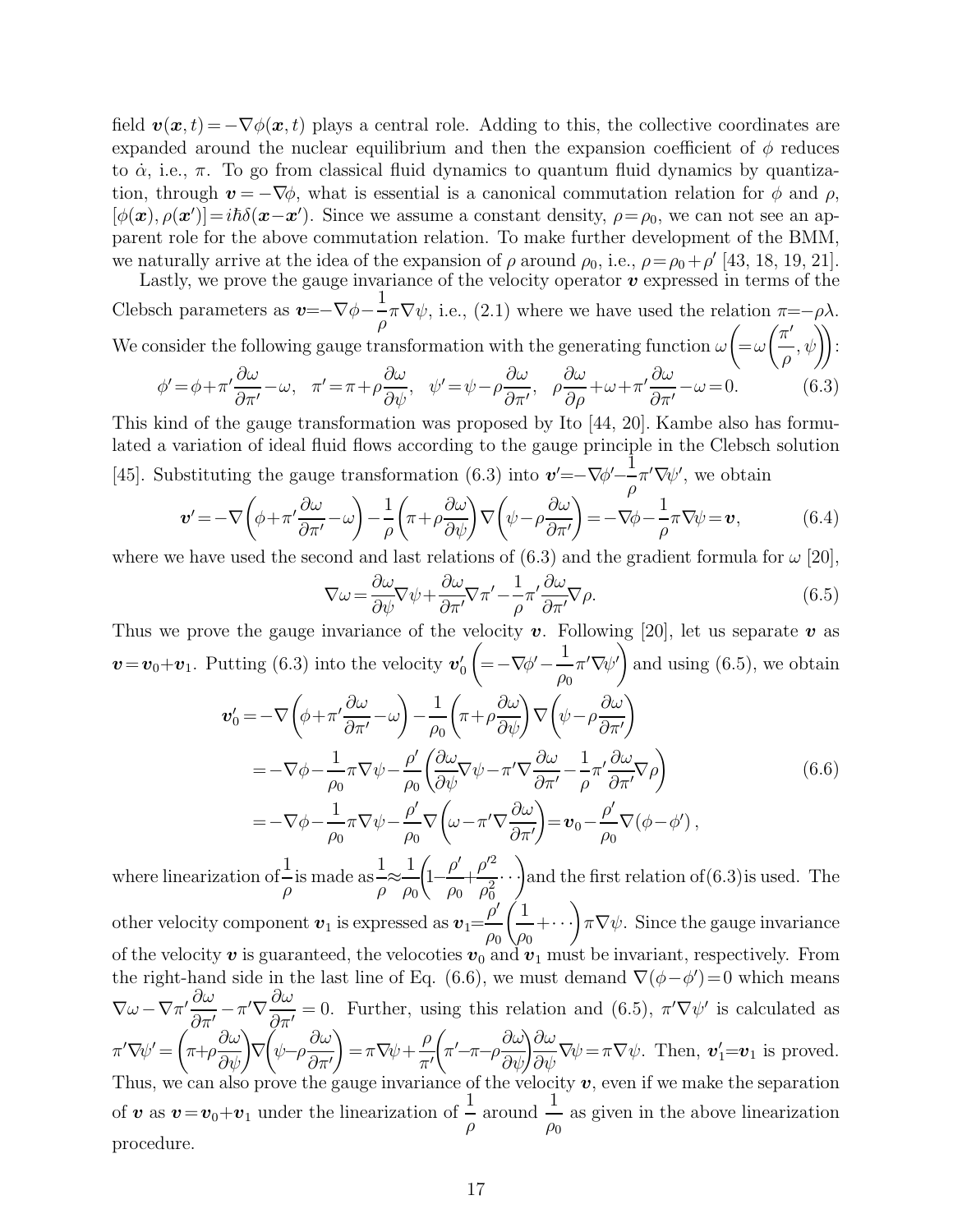In contrast to the present approach to the vortex motion in nuclei, we notice the papers [46, 47] in which Holtzwarth, Schütte and Eckart have derived fluid-dynamical equations of motion allowing for velocity fields with vorticity. They have parametrized the amplitude and the phase of a many-body wave function of a fermion system and have given a time-dependent variational derivation of nuclear fluid dynamics. It is may be interesting to compare the approaches of Holztzwarth and collaborators and of Ziman for deeper understanding of nuclear fluid dynamics.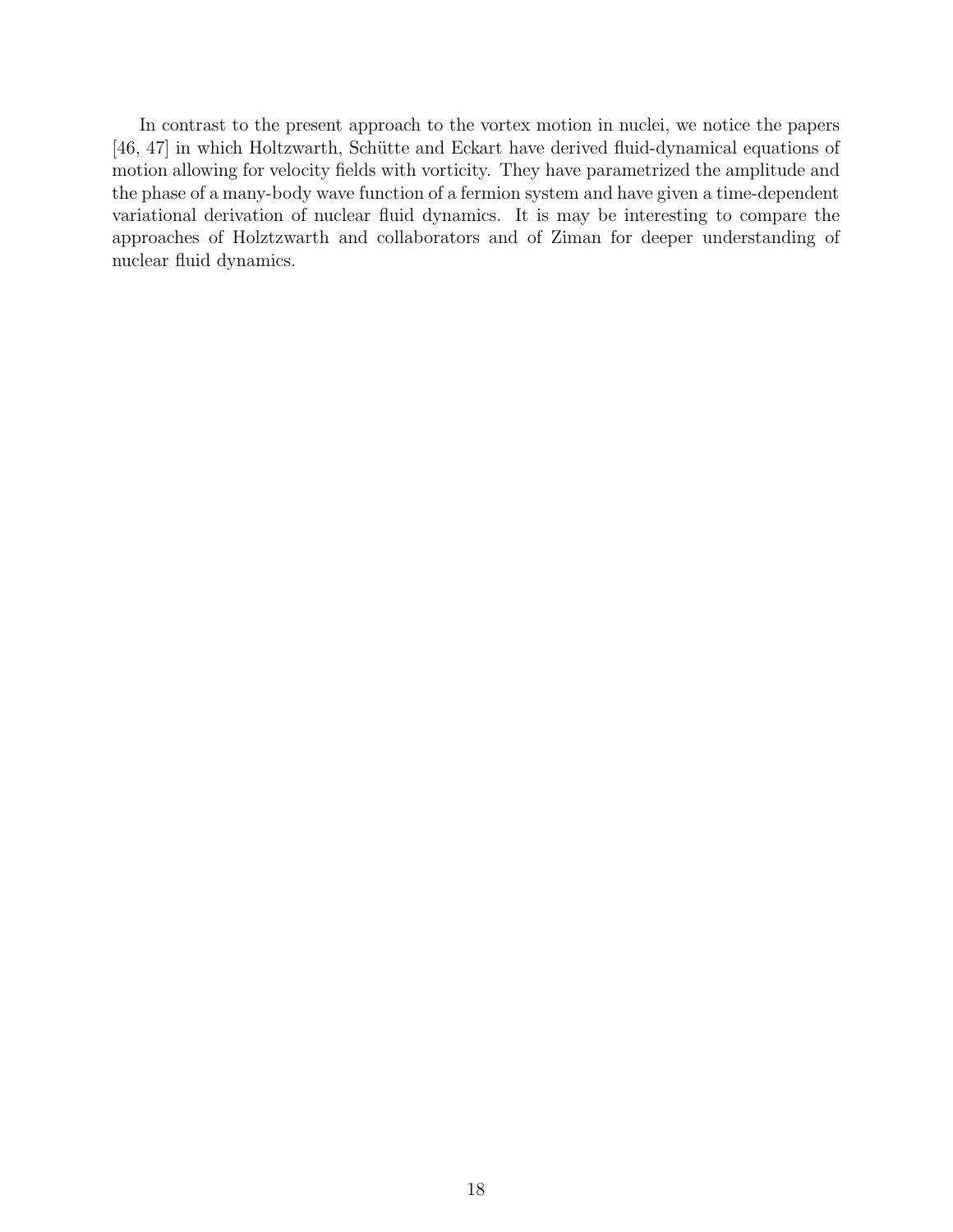#### Acknowledgements

One of the authors (S.N.) would like to express his sincere thanks to Professor Constança Providência for kind and warm hospitality extended to him at the Centro de Física, Universidade de Coimbra. This work was supported by FCT (Portugal) under the project CERN/FP/83505/2008. A part of calculations in the early stage of this work was carried out with the aid of Y. Ishihara of Kochi University. The authors thank the Yukawa Institute for Theoretical Physics at Kyoto University. Discussions during the workshop YITP-W-16-05 on "Strings and Fields 2016" are useful to complete this work.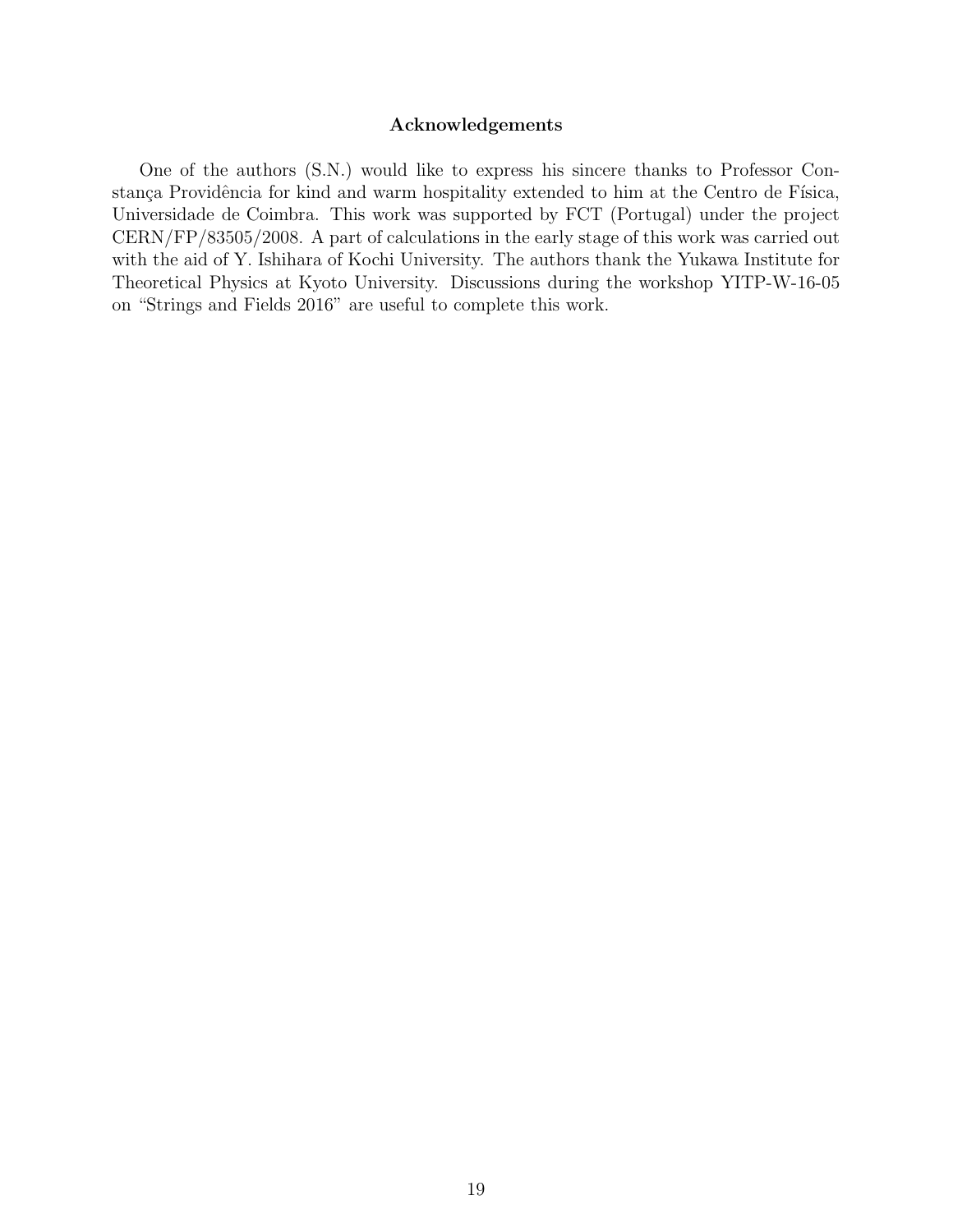## Appendix A Detailed derivation of Eq. (5.11)

Using  $U = \cos{\frac{f}{2}} - i\sigma \hat{\omega}^a \sin{\frac{f}{2}}$ ,  $\hat{\omega}^a \equiv (\sin\theta \cos\varphi, \sin\theta \sin\varphi, \cos\theta)$  given in the previous Section 5,  $dU$  is calculated as

$$
dU = -\frac{1}{2} \left( \sin \frac{f}{2} + i \sigma^a \hat{\omega}^a \cos \frac{f}{2} \right) df - i \sigma^a \sin \frac{f}{2} d\hat{\omega}^a, \tag{A. 1}
$$

 $d\hat{\omega}^a = (\cos\theta d\theta \cos\varphi - \sin\theta \sin\varphi d\varphi, \cos\theta d\theta \sin\varphi + \sin\theta \cos\varphi d\varphi, -\sin\theta d\theta).$ Further using  $U^{-1} = U^{\dagger}$  and (A. 1),  $U^{-1}dU$  is computed as

$$
U^{-1}dU = \left(\cos\frac{f}{2} + i\sigma\hat{\omega}^a\sin\frac{f}{2}\right) \left\{-\frac{1}{2}\left(\sin\frac{f}{2} + i\sigma\hat{\omega}^a\cos\frac{f}{2}\right)df - i\sigma^b\sin\frac{f}{2}d\hat{\omega}^b\right\}
$$
  
=  $-\frac{1}{4}\left(\sin f + 2i\sigma^b\hat{\omega}^b - \sigma^b\sigma^c\hat{\omega}^b\hat{\omega}^c\sin f\right)df - i\frac{1}{2}\sigma^b\sin f\hat{\omega}^b + \frac{1}{2}\sigma^b\hat{\omega}^b\sigma^c(1 - \cos f)\,d\hat{\omega}^c.$  (A. 2)

We are now in the stage to compute  $a = i\text{Tr}\hat{n}^a \sigma^a U^{-1} dU$  explicitly. The trace formulas  $\text{Tr}\sigma^a = 0$ and  $\text{Tr}(\sigma^a \sigma^b) = 2\delta_{ab}$  are useful. For our aim, let us prepare the following trace formulas:

$$
-\frac{1}{4}i\text{Tr}\hat{n}^{a}\sigma^{a}(\sin f + 2i\sigma^{b}\hat{\omega}^{b})df = \frac{1}{2}\text{Tr}(\sigma^{a}\sigma^{b})\hat{n}^{a}\hat{\omega}^{b}df = \delta_{ab}\hat{n}^{a}\hat{\omega}^{b}df = \hat{\omega}^{3}df = \cos\theta df,
$$
  
\n
$$
\frac{1}{2}\text{Tr}\hat{n}^{a}\sigma^{a}\sigma^{b}\sin f d\hat{\omega}^{b} = \frac{1}{2}\text{Tr}(\sigma^{a}\sigma^{b})\hat{n}^{a}\sin f d\hat{\omega}^{b} = \delta_{ab}\hat{n}^{a}\sin f d\hat{\omega}^{b} = \sin f\hat{\omega}^{3} = -\sin f\sin\theta d\theta,
$$
  
\n
$$
\text{Tr}(\sigma^{a}\sigma^{b}\sigma^{c})\hat{n}^{a}\hat{\omega}^{b}\hat{\omega}^{c} = \text{Tr}(\sigma^{a}\sigma^{bc} + \sigma^{a}ie^{bcd}\sigma^{b}\sigma^{c})\hat{n}^{a}\hat{\omega}^{b}\hat{\omega}^{c} = ie^{bcd}\text{Tr}(\sigma^{a}\sigma^{d})\hat{n}^{a}\hat{\omega}^{b}\hat{\omega}^{c}
$$
  
\n
$$
= 2ie^{bca}\hat{n}^{a}\hat{\omega}^{b}\hat{\omega}^{c} = 2ie^{bca}\hat{\omega}^{b}\hat{\omega}^{c} = 2i(\hat{\omega}^{1}\hat{\omega}^{2} - \hat{\omega}^{2}\hat{\omega}^{1}) = 0,
$$
  
\n
$$
\frac{1}{2}i\text{Tr}\hat{n}^{a}\sigma^{a}\sigma^{b}\hat{\omega}^{b}\sigma^{c}(1-\cos f)d\hat{\omega}^{c} = (1-\cos f)\frac{1}{2}i\cdot 2ie^{bca}\hat{n}^{a}\hat{\omega}^{b}d\hat{\omega}^{c} = (1-\cos f)\frac{1}{2}i\cdot 2ie^{bca}\hat{\omega}^{b}d\hat{\omega}^{c}
$$
  
\n
$$
= (1-\cos f)\frac{1}{2}i\{2(-i)(-1)(\hat{\omega}^{1}d\hat{\omega}^{2} - \hat{\omega}^{2}d\hat{\omega}^{1})\}
$$
  
\n
$$
= (1-\cos f)\{-\sin\theta\cos\varphi(\cos\theta d\theta\sin\varphi) - \sin\theta\cos\varphi(\
$$

in which we take  $\hat{n}^a$  to point in the third direction. Gathering the above all formulas of  $(A, A)$ 3), at last we acquire the desired expression for  $a(5.11)$  as

$$
a = \cos\theta df - \sin f \sin\theta d\theta - (1 - \cos f)\sin^2\theta d\varphi.
$$
 (A. 4)

As described by Jackiw-Pi [34], another formula for (A. 4) in the Clebsch representation for the velocity field  $v, v = -\nabla \phi + \lambda \nabla \psi$ , is given by

$$
a = d(-2\varphi) + 2\left(1 - \sin^2\frac{f}{2}\sin^2\theta\right)d\left\{\varphi + \tan^{-1}\left(\tan\frac{f}{2}\cos\theta\right)\right\}.
$$
 (A. 5)

Inversely, from (A. 5), we can easily derive (A. 4) by noticing the differentiation given below

$$
d\left\{\varphi + \tan^{-1}\left(\tan\frac{f}{2}\cos\theta\right)\right\} = d\varphi + \frac{1}{1 + \tan^2\frac{f}{2}\cos^2\theta} \left\{\sec^2\frac{f}{2}\left(\frac{f}{2}\right)'\cos\theta dr - \tan\frac{f}{2}\sin\theta d\theta\right\}.
$$
 (A. 6)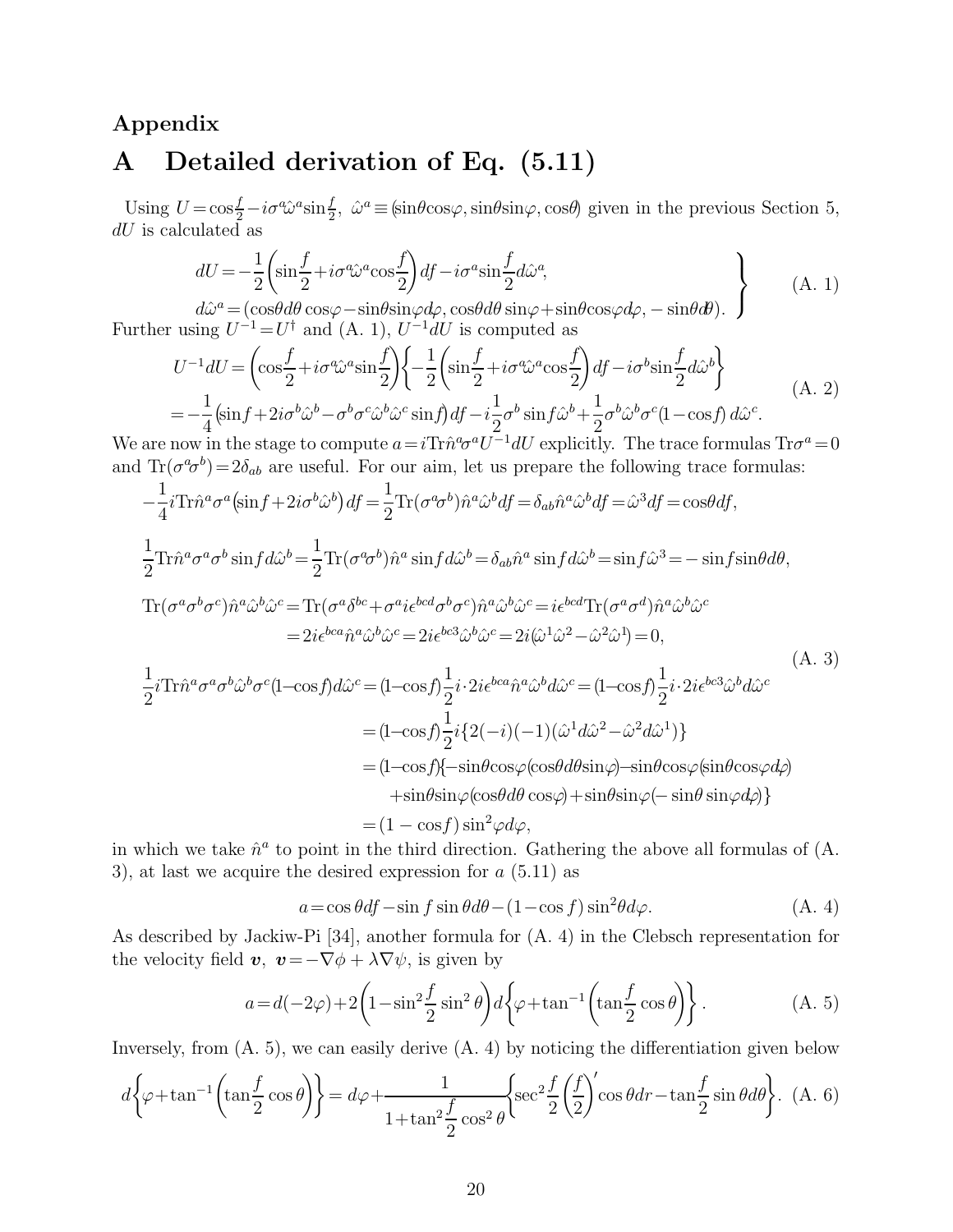### References

- [1] T. Marumori, J. Yukawa and R. Tanaka, Prog. Theor. Phys. 13 (1955) 442.
- [2] T. Marumori and E. Yamada, Prog. Theor. Phys. 13 (1955) 557 (L).
- [3] S. Nagata, R. Tamagaki, S. Amai and T. Marumori, Prog. Theor. Phys.19 (1955) 495.
- [4] S. Tomonaga, Prog. Theor. Phys. 5 (1950) 544; 13 (1955) 467; 482.
- [5] S. Sunakawa, Y. Yoko-o and H. Nakatani, Prog. Theor. Phys. 27 (1962) 589; 600.
- [6] S. Nishiyama and J. da Providência, *Nucl. Phys.*  $\bf{A}$  **923** (2014) 51.
- [7] S. Nishiyama and J. da Providência, *Nucl. Phys.*  $\bf{A}$  935 (2015) 1.
- [8] A. Bohr and B.R. Mottelson, Nuclear Structure,Vol.II, Benjamin, Reading, Mass.,1975.
- [9] P. Ring and P. Schuck, The nuclear many body problem, Texts and monographs in Physics (Springer-Verlag, Berlin, Heidelberg and New York 1980).
- [10] D.J. Rowe and J.L. Wood, Fundamentals of Nuclear Models, Foundational Models, (World Scientific Publishing Co. Pte. Ltd.,Singapore, 2010).
- [11] T. Miyazima and T. Tamura, Prog. Theor. Phys. 15 (1956) 255.
- [12] T. Tamura, Nuovo Cimento 4 (1956) 713.
- [13] Y. Watanabe, *Prog. Theor. Phys.* **16** (1956) 1.
- [14] S. Nishiyama and J. da Providência, *Int. J. Mod. Phys.*  $E24$ , 1550045 (2015).
- [15] A. Bohr, Kgl. Danske Videnskab. Selskab, Mat.-fys, 26 (14) (1952) 1-40. A. Bohr and B. R. Mottelson, ibid. 27 (16) (1953) 1-174.
- [16] K. Alder, A. Bohr, T. Huus, B.R. Mottelson and A. Winther, Rev. Mod. Phys. 28 (1956) 432.
- [17] A. Clebsch, Über eine allgemeine Transformation der hydrodynamichen Gleichungen, J. Reine Angew. Math. 54, 293-312 (1857); Uber die Integration der hydrodynamichen Gleichungen,  $56$ , 1-10 (1859).
- [18] R. Krönig and A. Thellung, *Physica* 18 (1952) 749.
- [19] J. M. Ziman, Proc. Roy. Soc. A219 (1953) 257.
- [20] H. Ito, Prog. Theor. Phys. 13 (1955) 543.
- [21] A. Thellung, Physica A. 19 (1953) 217; Helv. Phys. Acta. 29 (1956) 103.
- [22] L. Landau, Journal of Physics 5 (1941) 71.
- [23] M. A. Lamb, Hydrodynamics, Cambridge University Press, Cambridge, 1932.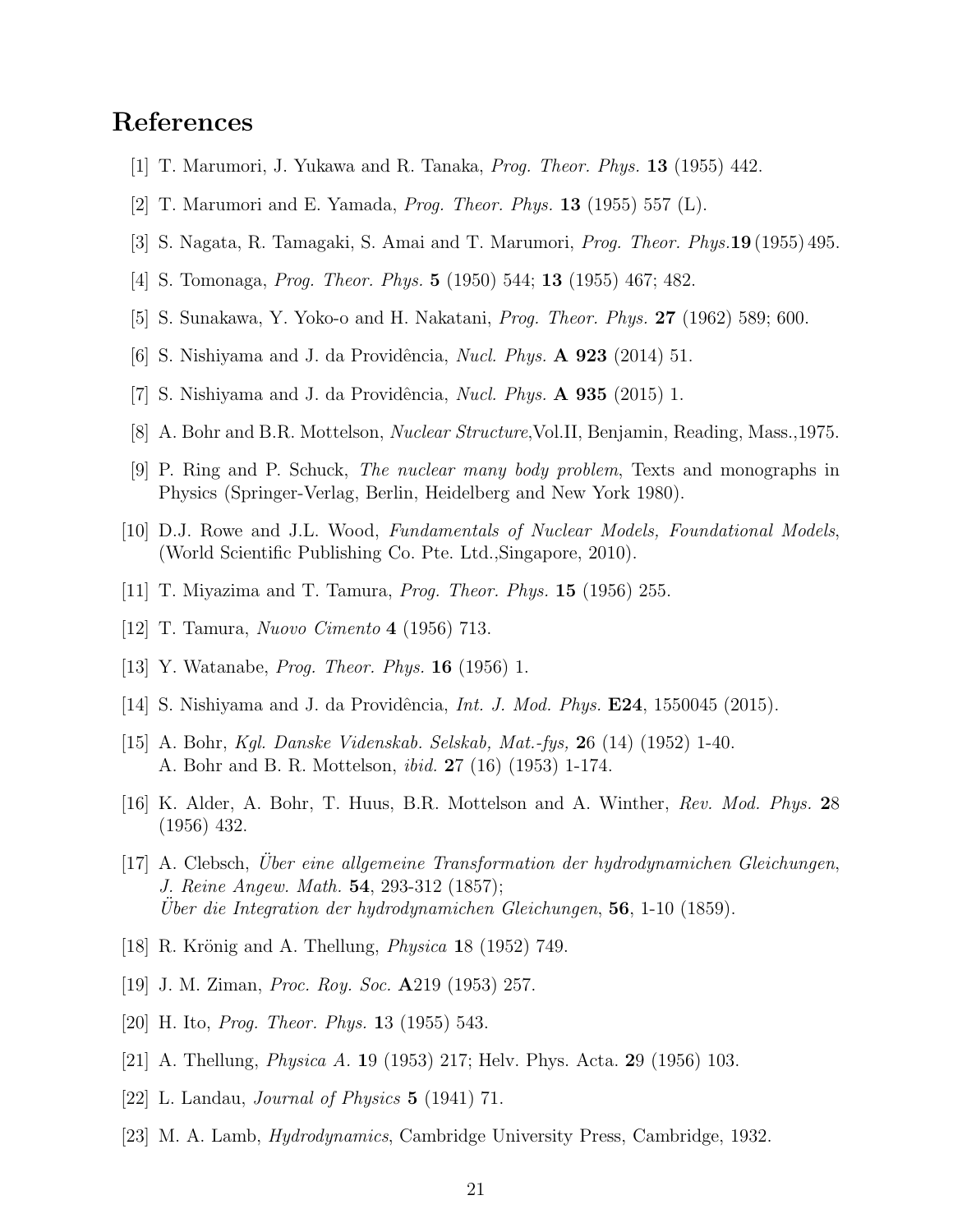- [24] C.C. Lin, Hydrodynamicsof Helium II in Proceedngs of the International School of Physics "Enrico Fermi," Course 21, edited by G. Careri (Academic, New York, 1963) 93-146.
- [25] Aris Rutherford, Vectors, Tensors, and the Basic Equations of Fluid Mechanics (Prentice-Hall, Inc. Englewood, Clifis, N.J., 1962).
- [26] V.A. Zakharov and E.A. Kuznetsov, Physics-Uspekihi 40 (1977) 1087.
- [27] H.K. Moffatt, J. Fluid Mech. 35 (1969) 117.
- [28] M.A. Berger and G.B. Field, J. Fluid Mech. 147 (1984) 133.
- [29] V. Penna and M. Spera, J. Math. Phys. 30 (1989) 2778.
- [30] M.E. Rose, Elementary Theory of Angular Momentum (John Wiley & Sons, New York and London, 1957).
- [31] A.R. Edmonds, Angular Momentum in Quantum Mechanics, Investigations in Physics (Princeton, New Jersey, Princeton University Press 1960).
- [32] G.R. Allcock and C.G. Kuper, *Proc. Roy. Soc.* **A**231 (1955) 226.
- [33] A. Jackiw, CRM Series in Mathematical Physics, Lectures on fluid dynamics, A Particle Theorist's View of Supersymmetric, Non-Abelian, Noncommutative Fluid Mechanics and d-Branes, 2002 Springer-Verlag, New York, Inc.
- [34] A. Jackiw and So-Young Pi, *Phys. Rev.* **D61** (2000) 105015.
- [35] E.Z. Kuznetsov and A.V. Mikhailov, *Phys. Lett.* **A77** (1980) 47.
- [36] S. Deser, A. Jackiw and S. Templeton, Ann. Phys. (N.Y.) 140 (1982) 372, 185 (1985) 406 (E) ; Reprinted from Volume 140 (1982) 372-411, 281 (2000) 409-449.
- [37] Y. Nambu, *Phys. Lett.* **92B** (1980) 327.
- [38] M. Rasetti and T. Regge, Physica 80A (1975) 217.
- [39] M. Rasetti and T. Regge, Quantum vortices and Diff  $(R^3)$  in Lecture Notes in Physics, edited by H. Araki *et al.* (New York, Springer, 1984) **vol. 201** 311-320.
- [40] M. Rasetti and T. Regge, Quantum Vortices in Highlights of Condensed-Matter Theory, edited by F. Bassani et al. (Compositori, Bologna, 1985) 748-766.
- [41] S. Nishiyama and J. da Providência, *Int. J. Mod. Phys.* **E25**, 1650057 (2016).
- [42] C. Eckart, *Phys. Fluids* **3** (1960) 421.
- [43] D.D.H. Yee, *Phys. Rev.* **184** (1969) 196.
- [44] H. Ito, *Prog. Theor. Phys.* **9** (1953) 117.
- [45] T. Kambe, *Fluid Dyn. Res.* 40 (2008) 399.